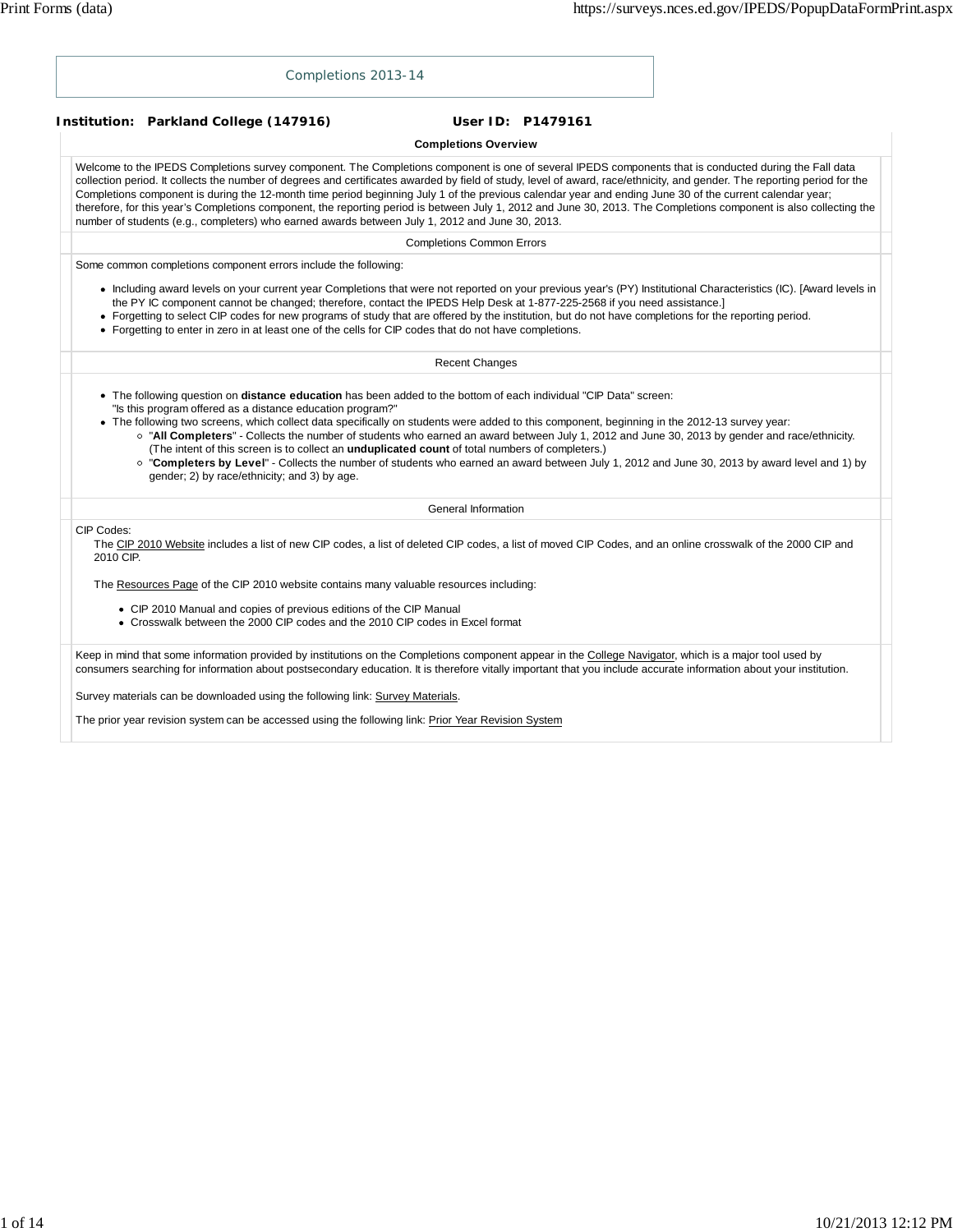## **Completions CIP Data**

| CIPCODE                                                   | Award<br>Level                  | Major        | Gender         | Non<br>Resident<br>Alien   | Hispanic<br>/ Latino       | American<br>Indian or<br>Alaska<br>Native | Asian         | Black or<br>African<br>American | Native<br>Hawaiian<br>or Other<br>Pacific<br>Islander | White          | Two or<br>more<br>Races | Race/<br>ethnicity<br>unknown | Total                    | distance<br>education<br>program |
|-----------------------------------------------------------|---------------------------------|--------------|----------------|----------------------------|----------------------------|-------------------------------------------|---------------|---------------------------------|-------------------------------------------------------|----------------|-------------------------|-------------------------------|--------------------------|----------------------------------|
| 01.0101                                                   | 2 - Awards of<br>at least 1 but |              | Men            | $\mathbf 0$                | $\mathbf 0$                | $\mathbf 0$                               | $\mathbf 0$   | $\mathbf 0$                     | 0                                                     | 0              | 0                       | $\mathbf 0$                   | $\mathbf 0$              |                                  |
| Agricultural Business and<br>Management, General          | less than 2                     | 1            | Women          | 0                          | 0                          | 0                                         | $\mathbf 0$   | $\mathbf 0$                     | 0                                                     | 0              | 0                       | $\mathbf 0$                   | $\mathbf 0$              |                                  |
|                                                           | academic<br>years               |              | Total          | 0                          | 0                          | 0                                         | 0             | 0                               | $\mathbf 0$                                           | 0              | 0                       | $\mathbf 0$                   | 0                        | No                               |
| 01.0101                                                   | 3 - Associate's                 |              | Men            | 0                          | $\mathbf 0$                | 0                                         | 0             | 0                               | 0                                                     | 7              | 0                       | $\mathbf 0$                   | 7                        |                                  |
| Agricultural Business and                                 | degree                          | 1            | Women          | 0                          | 0                          | 0                                         | 0             | 0                               | $\mathbf 0$                                           | 4              | 0                       | $\mathbf 0$                   | 4                        |                                  |
| Management, General                                       |                                 |              | Total          | 0                          | 0                          | 0                                         | 0             | 0                               | 0                                                     | 11             | 0                       | $\mathbf 0$<br>$\mathbf 0$    | 11<br>$\mathbf 0$        | No                               |
| 01.0102<br>Agribusiness/Agricultural                      | 3 - Associate's<br>degree       | 1            | Men<br>Women   | $\mathbf 0$<br>0           | 0<br>0                     | 0<br>0                                    | 0<br>0        | 0<br>$\mathbf 0$                | 0<br>0                                                | 0<br>1         | 0<br>0                  | $\mathbf 0$                   | $\mathbf{1}$             |                                  |
| <b>Business Operations</b>                                |                                 |              | Total          | $\mathbf 0$                | $\mathbf 0$                | 0                                         | 0             | 0                               | 0                                                     | 1              | 0                       | $\mathbf 0$                   | $\mathbf{1}$             | No                               |
| 01.0106                                                   | 3 - Associate's                 |              | Men            | 0                          | $\mathbf 0$                | 0                                         | 0             | 0                               | $\mathbf 0$                                           | 0              | 0                       | $\mathbf 0$                   | $\mathbf 0$              |                                  |
| Agricultural Business Technology                          | degree                          | 1            | Women          | $\mathbf 0$                | 0                          | 0                                         | 0             | 0                               | $\mathbf 0$                                           | 1              | 0                       | $\mathbf 0$                   | 1                        |                                  |
|                                                           | 1 - Awards of                   |              | Total<br>Men   | 0<br>0                     | 0<br>$\mathbf 0$           | 0<br>0                                    | 0<br>0        | 0<br>0                          | 0<br>0                                                | 1<br>1         | 0<br>0                  | $\mathbf 0$<br>$\mathbf 0$    | 1<br>1                   | No                               |
| 01.0204<br><b>Agricultural Power Machinery</b>            | less than 1                     | 1            | Women          | $\mathbf 0$                | $\mathbf 0$                | 0                                         | 0             | $\mathbf 0$                     | $\mathbf 0$                                           | 0              | 0                       | $\mathbf 0$                   | $\mathbf 0$              |                                  |
| Operation                                                 | academic year                   |              | Total          | $\mathbf 0$                | $\mathbf 0$                | 0                                         | 0             | $\mathbf 0$                     | 0                                                     | 1              | 0                       | $\mathbf 0$                   | $\mathbf{1}$             | No                               |
| 01.0204                                                   | 3 - Associate's                 |              | Men            | 0                          | $\mathbf 0$                | 0                                         | 0             | 0                               | 0                                                     | 2              | 0                       | $\mathbf 0$                   | 2                        |                                  |
| Agricultural Power Machinery                              | degree                          | 1            | Women          | $\mathbf 0$                | $\mathbf 0$                | 0                                         | 0             | $\mathbf 0$                     | 0                                                     | 0              | 0                       | $\mathbf 0$                   | $\mathbf 0$              |                                  |
| Operation                                                 |                                 |              | Total          | $\mathbf 0$                | $\mathbf 0$                | 0                                         | 0             | 0                               | $\mathbf 0$                                           | 2              | 0                       | $\mathbf 0$                   | 2                        | No                               |
| 01.0307                                                   | 2 - Awards of                   |              | Men            | $\mathbf 0$                | $\mathbf 0$                | 0                                         | $\Omega$      | $\mathbf 0$                     | $\mathbf 0$                                           | $\Omega$       | 0                       | $\mathbf 0$                   | $\Omega$                 |                                  |
| Horse Husbandry/Equine                                    | at least 1 but<br>less than 2   | 1            | Women          | $\mathbf 0$                | $\mathbf 0$                | 0                                         | 0             | 0                               | 0                                                     | 1              | 0                       | $\mathbf 0$                   | 1                        |                                  |
| Science and Management                                    | academic                        |              |                |                            |                            |                                           |               |                                 |                                                       |                |                         |                               |                          |                                  |
|                                                           | years                           |              | Total          | 0                          | 0                          | 0                                         | 0             | 0                               | 0                                                     | 1              | 0                       | $\mathbf 0$                   | 1                        | No                               |
| 01.0307                                                   | 3 - Associate's<br>degree       |              | Men            | 0                          | 0                          | 0                                         | 0             | 0                               | $\mathbf 0$                                           | 0              | 0                       | $\mathbf 0$                   | 0                        |                                  |
| Horse Husbandry/Equine<br>Science and Management          |                                 | 1            | Women<br>Total | $\mathbf 0$<br>$\mathbf 0$ | $\mathbf 0$<br>$\mathbf 0$ | $\mathbf 0$<br>0                          | 0<br>0        | $\mathbf 0$<br>0                | $\mathbf 0$<br>$\mathbf 0$                            | 4<br>4         | 0<br>0                  | $\mathbf 0$<br>$\mathbf 0$    | 4<br>4                   | No                               |
| 01.0605                                                   | 3 - Associate's                 |              | Men            | $\mathbf 0$                | $\mathbf 0$                | $\mathbf 0$                               | 0             | $\mathbf 0$                     | 0                                                     | 3              | $\mathbf 0$             | $\mathbf 0$                   | 3                        |                                  |
| Landscaping and                                           | degree                          | 1            | Women          | 0                          | 0                          | 0                                         | 0             | 0                               | $\mathbf 0$                                           | 5              | 0                       | $\mathbf 0$                   | 5                        |                                  |
| Groundskeeping                                            |                                 |              | Total          | 0                          | 0                          | 0                                         | 0             | 0                               | 0                                                     | 8              | 0                       | $\mathbf 0$                   | 8                        | No                               |
| 01.0608                                                   | 1 - Awards of                   |              | Men            | 0                          | $\mathbf 0$                | 0                                         | 0             | 0                               | 0                                                     | 0              | 0                       | $\mathbf 0$                   | $\mathbf 0$              |                                  |
| <b>Floriculture/Floristry Operations</b>                  | less than 1<br>academic year    | 1            | Women          | $\mathbf 0$                | $\mathbf 0$                | 0                                         | 0             | 0                               | 0                                                     | 1              | 0                       | $\mathbf 0$                   | $\mathbf{1}$             |                                  |
| and Management                                            |                                 |              | Total          | $\mathbf 0$                | $\mathbf 0$                | 0                                         | 0             | 0                               | $\mathbf 0$                                           | 1              | 0                       | $\mathbf 0$                   | 1                        | No                               |
| 09.0701                                                   | 3 - Associate's<br>degree       | 1            | Men<br>Women   | 0<br>0                     | $\mathbf 0$<br>$\mathbf 0$ | 0<br>0                                    | 0<br>0        | $\mathbf 0$<br>0                | $\mathbf 0$<br>0                                      | 0<br>0         | 0<br>$\mathbf 0$        | $\mathbf 0$<br>$\mathbf 0$    | $\mathbf 0$<br>$\pmb{0}$ |                                  |
| Radio and Television                                      |                                 |              | Total          | 0                          | 0                          | 0                                         | 0             | 0                               | 0                                                     | 0              | 0                       | $\mathbf 0$                   | $\mathbf 0$              | No                               |
| 09.0702                                                   | 1 - Awards of                   |              | Men            | 0                          | 0                          | 0                                         | 0             | 0                               | 0                                                     | 0              | 0                       | 0                             | 0                        |                                  |
| Digital Communication and                                 | less than 1<br>academic year    | 1            | Women          | $\mathbf 0$                | 0                          | 0                                         | 0             | $\mathbf 0$                     | $\mathbf 0$                                           | 1              | 0                       | $\mathbf 0$                   | 1                        |                                  |
| Media/Multimedia                                          |                                 |              | Total          | 0                          | $\mathbf 0$                | 0                                         | 0             | 0                               | $\mathbf 0$                                           | 1              | 0                       | $\mathbf 0$                   | $\mathbf{1}$             | No                               |
| 09.0702                                                   | 3 - Associate's<br>degree       |              | Men            | 0                          | 0                          | 0                                         | 0             | 2                               | $\mathbf 0$                                           | 9              | 0                       | 0                             | 11                       |                                  |
| Digital Communication and<br>Media/Multimedia             |                                 | 1            | Women<br>Total | $\Omega$<br>$\mathbf 0$    | $\mathbf 0$<br>0           | $\Omega$<br>0                             | $\Omega$<br>0 | $\Omega$<br>2                   | $\mathbf 0$<br>0                                      | 3<br>12        | 0<br>0                  | $\mathbf 0$<br>$\pmb{0}$      | 3<br>14                  | No                               |
| 10.0201                                                   | 3 - Associate's                 |              | Men            | $\mathbf 0$                | $\overline{0}$             | 0                                         | 0             | 0                               | $\pmb{0}$                                             | 0              | 0                       | $\mathbf 0$                   | $\mathbf 0$              |                                  |
| Photographic and Film/Video                               | degree                          |              |                |                            |                            |                                           |               |                                 |                                                       |                |                         |                               |                          |                                  |
| Technology/Technician and                                 |                                 | 1            | Women          | $\mathbf 0$                | $\mathbf{1}$               | 0                                         | 0             | 0                               | 0                                                     | $\overline{2}$ | 0                       | $\mathbf 0$                   | 3                        |                                  |
| Assistant                                                 |                                 |              | Total          | $\mathbf 0$                | 1                          | 0                                         | 0             | 0                               | $\pmb{0}$                                             | 2              | 0                       | $\mathbf 0$                   | 3                        | No                               |
| 10.0303                                                   | 1 - Awards of<br>less than 1    |              | Men            | $\mathbf 0$                | 0                          | 0                                         | 0             | 0                               | 0                                                     | $\mathbf 0$    | 0                       | $\mathbf 0$                   | $\mathbf 0$              |                                  |
| Prepress/Desktop Publishing and<br>Digital Imaging Design | academic year                   | $\mathbf{1}$ | Women<br>Total | $\mathbf 0$<br>$\mathbf 0$ | $\mathbf 0$<br>0           | 0<br>0                                    | 0<br>0        | 0<br>$\pmb{0}$                  | 0<br>$\pmb{0}$                                        | 0<br>0         | $\pmb{0}$<br>0          | $\mathbf 0$<br>$\mathbf 0$    | $\pmb{0}$<br>$\pmb{0}$   | No                               |
| 10.0305                                                   | 1 - Awards of                   |              | Men            | $\mathbf 0$                | $\mathbf 0$                | 0                                         | 1             | 0                               | 0                                                     | 0              | 0                       | $\mathbf 0$                   | 1                        |                                  |
| <b>Graphic and Printing Equipment</b>                     | less than 1                     | 1            | Women          | $\mathbf 0$                | $\mathbf 0$                | 0                                         | 0             | 0                               | 0                                                     | 0              | 0                       | $\mathbf 0$                   | $\mathbf 0$              |                                  |
| Operator, General Production                              | academic year                   |              | Total          | $\mathbf 0$                | $\mathbf 0$                | 0                                         | 1             | $\pmb{0}$                       | $\pmb{0}$                                             | 0              | 0                       | $\mathbf 0$                   | $\mathbf{1}$             | No                               |
| 11.0201                                                   | 1 - Awards of                   |              | Men            | $\mathbf 0$                | 0                          | 0                                         | $\mathbf 0$   | 0                               | 0                                                     | $\overline{2}$ | $\pmb{0}$               | $\mathbf 0$                   | $\overline{2}$           |                                  |
| Computer                                                  | less than 1<br>academic year    | 1            | Women          | $\mathbf 0$                | $\mathbf 0$                | 0                                         | 0             | $\pmb{0}$                       | $\pmb{0}$                                             | $\mathbf 0$    | 0                       | $\mathbf 0$                   | 0                        |                                  |
| Programming/Programmer,<br>General                        |                                 |              | Total          | $\mathbf 0$                | $\mathbf 0$                | 0                                         | 0             | $\pmb{0}$                       | $\pmb{0}$                                             | 2              | 0                       | $\mathbf 0$                   | 2                        | No                               |
|                                                           | 3 - Associate's                 |              | Men            | $\mathbf 0$                | $\mathbf 0$                | 0                                         | 0             | 0                               | 0                                                     | 2              | 0                       | $\mathbf 0$                   | 2                        |                                  |
| 11.0202<br>Computer Programming, Specific                 | degree                          | $\mathbf{1}$ | Women          | $\mathbf 0$                | $\pmb{0}$                  | $\mathbf 0$                               | 0             | 0                               | $\pmb{0}$                                             | 0              | $\pmb{0}$               | $\pmb{0}$                     | $\pmb{0}$                |                                  |
| Applications                                              |                                 |              | Total          | $\mathbf 0$                | 0                          | 0                                         | 0             | $\mathbf 0$                     | $\pmb{0}$                                             | 2              | $\pmb{0}$               | $\mathbf 0$                   | 2                        | No                               |
| 11.0601                                                   | 3 - Associate's                 |              | Men            | $\mathbf 0$                | 0                          | 0                                         | 0             | $\pmb{0}$                       | $\pmb{0}$                                             | 2              | 0                       | $\mathbf 0$                   | 2                        |                                  |
| Data Entry/Microcomputer                                  | degree                          | $\mathbf{1}$ | Women          | $\mathbf 0$                | 0                          | 0                                         | 0             | 0                               | 0                                                     | 0              | 0                       | $\mathbf 0$                   | $\mathbf 0$              |                                  |
| Applications, General                                     |                                 |              | Total          | $\pmb{0}$                  | $\pmb{0}$                  | 0                                         | 0             | 0                               | $\pmb{0}$                                             | 2              | $\pmb{0}$               | $\mathbf 0$                   | 2                        | No                               |
| 11.0801                                                   | 1 - Awards of                   | $\mathbf{1}$ | Men            | 0                          | 0                          | 0                                         | 0             | 0                               | $\pmb{0}$                                             | 0              | 0                       | 0                             | 0                        |                                  |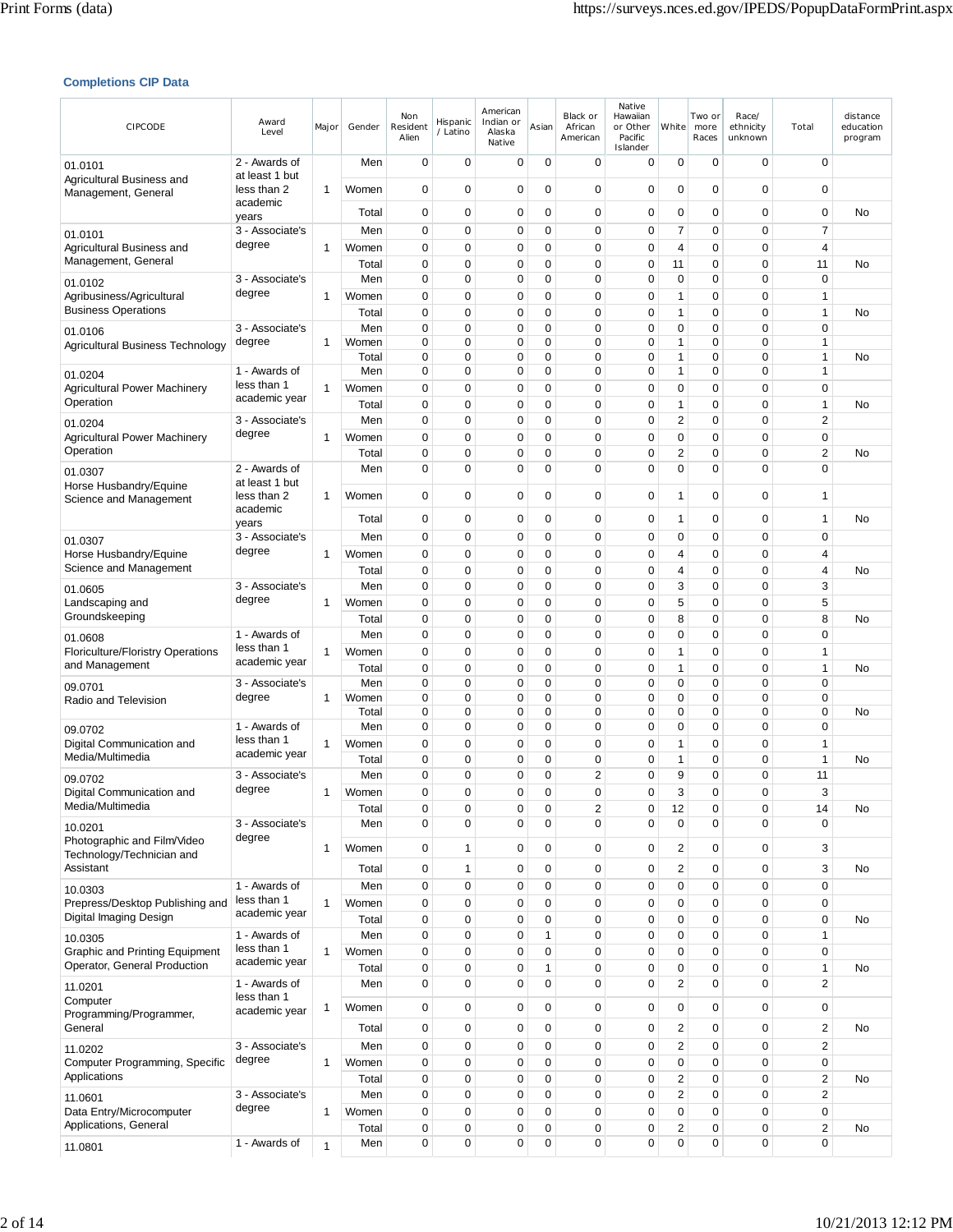| CIPCODE                                                   | Award<br>Level                  | Major        | Gender         | Non<br>Resident<br>Alien | Hispanic<br>/ Latino             | American<br>Indian or<br>Alaska<br>Native | Asian            | Black or<br>African<br>American | Native<br>Hawaiian or<br>Other<br>Pacific<br>Islander | White                       | Two or<br>more<br>Races | Race/<br>ethnicity<br>unknown | Total                       | distance<br>education<br>program |
|-----------------------------------------------------------|---------------------------------|--------------|----------------|--------------------------|----------------------------------|-------------------------------------------|------------------|---------------------------------|-------------------------------------------------------|-----------------------------|-------------------------|-------------------------------|-----------------------------|----------------------------------|
| Web Page, Digital/Multimedia<br>and Information Resources | less than 1<br>academic year    |              | Women          | $\mathbf 0$              | $\mathbf 0$                      | 0                                         | $\mathbf 0$      | 0                               | 0                                                     | 0                           | 0                       | $\mathbf 0$                   | $\mathbf 0$                 |                                  |
| Design                                                    |                                 |              | Total          | 0                        | 0                                | 0                                         | 0                | 0                               | 0                                                     | 0                           | 0                       | $\mathbf 0$                   | 0                           | No                               |
| 11.0803                                                   | 1 - Awards of                   |              | Men            | 0                        | 0                                | 0                                         | 0                | 3                               | 0                                                     | 13                          | 0                       | $\mathbf 0$                   | 16                          |                                  |
| <b>Computer Graphics</b>                                  | less than 1<br>academic year    | 1            | Women<br>Total | 0<br>0                   | 0<br>0                           | 0<br>$\mathbf 0$                          | 0<br>0           | 1<br>4                          | 0<br>0                                                | $\mathbf{1}$<br>14          | 0<br>$\mathbf 0$        | 1<br>$\mathbf{1}$             | 3<br>19                     | <b>No</b>                        |
| 11.0901                                                   | 1 - Awards of                   |              | Men            | $\mathbf 0$              | $\mathbf 0$                      | $\mathbf 0$                               | 0                | 0                               | $\mathbf 0$                                           | $\mathbf{1}$                | 0                       | $\mathbf 0$                   | $\mathbf{1}$                |                                  |
| <b>Computer Systems Networking</b>                        | less than 1                     | 1            | Women          | 0                        | 0                                | 0                                         | 0                | 0                               | 0                                                     | 0                           | 0                       | 0                             | 0                           |                                  |
| and Telecommunications                                    | academic year                   |              | Total          | 0                        | 0                                | 0                                         | 0                | 0                               | 0                                                     | $\mathbf{1}$                | 0                       | $\mathbf 0$                   | 1                           | No                               |
| 11.0901                                                   | 2 - Awards of                   |              | Men            | $\mathbf 0$              | $\overline{0}$                   | 0                                         | 0                | 0                               | $\mathbf 0$                                           | 5                           | 0                       | $\mathbf 0$                   | 5                           |                                  |
| <b>Computer Systems Networking</b>                        | at least 1 but                  |              |                |                          |                                  |                                           |                  |                                 |                                                       |                             |                         |                               |                             |                                  |
| and Telecommunications                                    | less than 2<br>academic         | 1            | Women          | 0                        | 0                                | 0                                         | 0                | 0                               | 0                                                     | 0                           | 0                       | $\mathbf 0$                   | 0                           |                                  |
|                                                           | years                           |              | Total          | 0                        | $\mathbf 0$                      | $\mathbf 0$                               | 0                | 0                               | $\mathbf 0$                                           | 5                           | 0                       | $\mathbf 0$                   | 5                           | No                               |
| 11.1001                                                   | 1 - Awards of                   |              | Men            | $\mathbf 0$              | $\mathbf 0$                      | $\mathbf 0$                               | 0                | $\mathbf 0$                     | 0                                                     | 18                          | $\mathbf 0$             | 1                             | 19                          |                                  |
| Network and System                                        | less than 1<br>academic year    | 1            | Women          | 0                        | 0                                | 0                                         | 0                | 0                               | 0                                                     | $\mathbf 0$                 | 0                       | 1                             | $\mathbf{1}$                |                                  |
| Administration/Administrator                              |                                 |              | Total          | 0                        | 0                                | 0                                         | 0                | 0                               | 0                                                     | 18                          | 0                       | 2                             | 20                          | No                               |
| 11.1001<br>Network and System                             | 3 - Associate's<br>degree       | 1            | Men            | 0<br>0                   | 0<br>0                           | 0<br>0                                    | $\mathbf 0$<br>0 | 1<br>0                          | 0<br>0                                                | 8<br>0                      | 0<br>0                  | 1<br>$\mathbf 0$              | 10<br>$\mathbf 0$           |                                  |
| Administration/Administrator                              |                                 |              | Women<br>Total | 0                        | 0                                | 0                                         | 0                | 1                               | 0                                                     | 8                           | 0                       | 1                             | 10                          | No                               |
|                                                           | 1 - Awards of                   |              | Men            | $\mathbf 0$              | 0                                | 0                                         | 0                | 1                               | 0                                                     | $\mathbf 0$                 | $\mathbf 0$             | $\mathbf 0$                   | $\mathbf{1}$                |                                  |
| 11.1004<br>Web/Multimedia Management                      | less than 1                     | 1            | Women          | $\overline{1}$           | 0                                | 0                                         | 0                | 0                               | 0                                                     | 1                           | 0                       | $\mathbf 0$                   | $\overline{2}$              |                                  |
| and Webmaster                                             | academic year                   |              | Total          | $\mathbf{1}$             | $\mathbf 0$                      | $\mathbf 0$                               | 0                | 1                               | $\mathbf 0$                                           | $\mathbf{1}$                | 0                       | $\mathbf 0$                   | 3                           | No                               |
| 12.0505                                                   | 1 - Awards of                   |              | Men            | $\mathbf 0$              | $\mathbf 0$                      | 0                                         | 0                | 0                               | $\mathbf 0$                                           | $\mathbf{1}$                | 0                       | $\mathbf 0$                   | $\mathbf{1}$                |                                  |
| <b>Food Preparation/Professional</b>                      | less than 1                     | 1            | Women          | $\mathbf 0$              | $\mathbf 0$                      | 0                                         | 0                | 0                               | $\mathbf 0$                                           | $\mathbf 0$                 | 0                       | $\mathbf 0$                   | $\mathbf 0$                 |                                  |
| Cooking/Kitchen Assistant                                 | academic year                   |              | Total          | 0                        | 0                                | 0                                         | 0                | 0                               | 0                                                     | 1                           | 0                       | 0                             | $\mathbf{1}$                | No                               |
| 13.1206                                                   | 3 - Associate's                 |              | Men            | $\mathbf 0$              | 0                                | $\mathbf 0$                               | 0                | $\mathbf 0$                     | 0                                                     | $\mathbf 0$                 | 0                       | $\mathbf 0$                   | $\mathbf 0$                 |                                  |
| <b>Teacher Education, Multiple</b><br>Levels              | degree                          | 1            | Women          | $\mathbf 0$              | $\mathbf 0$                      | 0                                         | 0                | 0                               | $\mathbf 0$                                           | $\overline{1}$              | 0                       | 0                             | $\mathbf{1}$                |                                  |
|                                                           | 3 - Associate's                 |              | Total<br>Men   | 0<br>$\mathbf 0$         | $\mathbf 0$<br>0                 | 0<br>0                                    | 0<br>0           | 0<br>0                          | 0<br>0                                                | $\mathbf{1}$<br>$\mathbf 0$ | 0<br>0                  | $\mathbf 0$<br>$\mathbf 0$    | $\mathbf{1}$<br>$\mathbf 0$ | No                               |
| 13.1312<br><b>Music Teacher Education</b>                 | degree                          | 1            | Women          | $\mathbf 0$              | $\mathbf 0$                      | 0                                         | 0                | 0                               | $\mathbf 0$                                           | $\mathbf 0$                 | 0                       | $\mathbf 0$                   | $\mathbf 0$                 |                                  |
|                                                           |                                 |              | Total          | $\mathbf 0$              | 0                                | 0                                         | 0                | 0                               | $\mathbf 0$                                           | 0                           | 0                       | $\mathbf 0$                   | $\mathbf 0$                 | No                               |
| 14.0101                                                   | 3 - Associate's                 |              | Men            | $\mathbf 0$              | 1                                | 0                                         | $\mathbf 0$      | 0                               | $\mathbf 0$                                           | $\overline{4}$              | 0                       | 0                             | 5                           |                                  |
| Engineering, General                                      | degree                          | 1            | Women          | 0                        | 0                                | 0                                         | 0                | 0                               | $\mathbf 0$<br>0                                      | 0<br>4                      | 0<br>0                  | 0<br>0                        | 0<br>5                      |                                  |
|                                                           | 2 - Awards of                   |              | Total<br>Men   | 0<br>0                   | 1<br>0                           | 0<br>0                                    | 0<br>0           | 0<br>0                          | $\mathbf 0$                                           | $\mathbf 0$                 | 0                       | 0                             | $\mathbf 0$                 | No                               |
| 15.0612<br>Industrial Technology/Technician               | at least 1 but                  |              |                |                          |                                  |                                           |                  |                                 |                                                       |                             |                         |                               |                             |                                  |
|                                                           | less than 2                     | 1            | Women          | $\mathbf 0$              | $\mathbf 0$                      | 0                                         | 0                | 0                               | $\mathbf 0$                                           | $\mathbf 0$                 | 0                       | $\mathbf 0$                   | $\mathbf 0$                 |                                  |
|                                                           | academic<br>years               |              | Total          | 0                        | 0                                | 0                                         | 0                | 0                               | 0                                                     | 0                           | 0                       | $\mathbf 0$                   | $\mathbf 0$                 | <b>No</b>                        |
| 15.0612                                                   | 3 - Associate's                 |              | Men            | $\mathbf 0$              | 0                                | 0                                         | $\mathbf 0$      | 1                               | 0                                                     | 4                           | 0                       | 5                             | 10                          |                                  |
| Industrial Technology/Technician                          | degree                          | 1            | Women          | $\Omega$                 | 0                                | 0                                         | 0                | 0                               | 0                                                     | 0                           | 0                       | 0                             | 0                           |                                  |
|                                                           | 3 - Associate's                 |              | Total<br>Men   | $\pmb{0}$<br>0           | 0<br>0                           | 0                                         | 0<br>0           | ٠<br>0                          | 0<br>0                                                | 3                           | 0<br>0                  | 5<br>0                        | 10<br>3                     | No                               |
| 15.1102<br>Surveying Technology/Surveying                 | degree                          | 1            | Women          | 0                        | 0                                | 0                                         | 0                | 0                               | 0                                                     | 0                           | 0                       | 0                             | 0                           |                                  |
|                                                           |                                 |              | Total          | $\mathbf 0$              | 0                                | 0                                         | 0                | 0                               | 0                                                     | 3                           | 0                       | $\mathbf 0$                   | 3                           | No                               |
| 15.1202                                                   | 3 - Associate's                 |              | Men            | $\pmb{0}$                | 1                                | $\mathbf 0$                               | 0                | $\mathbf 0$                     | 0                                                     | $\mathbf 0$                 | $\mathbf 0$             | 1                             | $\overline{c}$              |                                  |
| Computer Technology/Computer                              | degree                          | 1            | Women          | $\mathbf 0$              | 1                                | 0                                         | 0                | 0                               | 1                                                     | $\mathbf 0$                 | 0                       | 0                             | $\overline{2}$              |                                  |
| <b>Systems Technology</b>                                 |                                 |              | Total          | $\mathbf 0$              | $\overline{c}$<br>$\overline{0}$ | 0                                         | 0                | 0                               | $\mathbf{1}$                                          | $\mathbf 0$                 | 0                       | 1                             | $\overline{4}$              | No                               |
| 15.1302<br>CAD/CADD Drafting and/or                       | 2 - Awards of<br>at least 1 but |              | Men            | $\mathbf 0$              |                                  | 0                                         | 0                | 0                               | $\mathbf 0$                                           | $\mathbf{1}$                | 0                       | $\mathbf 0$                   | 1                           |                                  |
| Design Technology/Technician                              | less than 2                     | 1            | Women          | $\mathbf 0$              | $\mathbf 0$                      | 0                                         | $\mathbf 0$      | $\mathbf 0$                     | $\mathbf 0$                                           | $\mathbf 0$                 | 0                       | $\mathbf 0$                   | $\mathbf 0$                 |                                  |
|                                                           | academic                        |              | Total          | $\mathbf 0$              | $\mathbf 0$                      | 0                                         | 0                | 0                               | $\mathbf 0$                                           | $\mathbf{1}$                | 0                       | $\mathbf 0$                   | $\mathbf{1}$                | <b>No</b>                        |
| 15.1306                                                   | years<br>2 - Awards of          |              | Men            | $\mathbf 0$              | $\mathbf 0$                      | $\mathbf 0$                               | $\mathbf 0$      | $\mathbf 0$                     | $\mathbf 0$                                           | $\mathbf{1}$                | $\mathbf 0$             | $\mathbf 0$                   | $\mathbf{1}$                |                                  |
| Mechanical Drafting and                                   | at least 1 but                  |              |                |                          |                                  |                                           |                  |                                 |                                                       |                             |                         |                               |                             |                                  |
| Mechanical Drafting CAD/CADD                              | less than 2                     | 1            | Women          | $\mathbf 0$              | $\mathbf 0$                      | 0                                         | 0                | 0                               | $\mathbf 0$                                           | $\mathbf 0$                 | 0                       | $\mathbf 0$                   | $\mathbf 0$                 |                                  |
|                                                           | academic<br>years               |              | Total          | $\mathbf 0$              | $\mathbf 0$                      | 0                                         | 0                | 0                               | $\pmb{0}$                                             | 1                           | 0                       | 0                             | $\mathbf{1}$                | No                               |
| 19.0709                                                   | 1 - Awards of                   |              | Men            | $\mathbf 0$              | $\mathbf 0$                      | 0                                         | $\mathbf 0$      | 0                               | $\mathbf 0$                                           | $\mathbf 0$                 | 0                       | $\mathbf 0$                   | $\mathbf 0$                 |                                  |
| Child Care Provider/Assistant                             | less than 1                     | 1            | Women          | $\mathbf 0$              | 0                                | 0                                         | 0                | 0                               | 0                                                     | 0                           | 0                       | 0                             | $\mathbf 0$                 |                                  |
|                                                           | academic year<br>2 - Awards of  |              | Total<br>Men   | $\pmb{0}$<br>$\mathbf 0$ | 0<br>$\overline{0}$              | 0<br>0                                    | $\mathbf 0$<br>0 | 0<br>0                          | 0<br>$\mathbf 0$                                      | 0<br>$\mathbf 0$            | 0<br>0                  | 0<br>0                        | $\pmb{0}$<br>$\mathbf 0$    | No                               |
| 19.0709<br>Child Care Provider/Assistant                  | at least 1 but                  |              |                |                          |                                  |                                           |                  |                                 |                                                       |                             |                         |                               |                             |                                  |
|                                                           | less than 2                     | 1            | Women          | $\mathbf{1}$             | $\mathbf 0$                      | 0                                         | 1                | 1                               | $\mathbf 0$                                           | 3                           | 0                       | 1                             | $\overline{7}$              |                                  |
|                                                           | academic<br>years               |              | Total          | $\mathbf{1}$             | $\mathbf 0$                      | 0                                         | 1                | 1                               | $\mathbf 0$                                           | 3                           | 0                       | 1                             | $\overline{7}$              | <b>No</b>                        |
| 19.0709                                                   | 3 - Associate's                 |              | Men            | $\pmb{0}$                | $\mathbf 0$                      | $\mathbf 0$                               | $\mathbf 0$      | 0                               | 0                                                     | $\mathbf 0$                 | 0                       | $\mathbf 0$                   | $\pmb{0}$                   |                                  |
| Child Care Provider/Assistant                             | degree                          | 1            | Women          | $\overline{\mathbf{c}}$  | 0                                | 0                                         | 0                | 1                               | 0                                                     | 3                           | 0                       | 1                             | 7                           |                                  |
|                                                           |                                 |              | Total          | $\overline{\mathbf{c}}$  | 0                                | 0                                         | 0                | 1                               | 0                                                     | 3                           | 0                       | 1                             | 7                           | No                               |
| 24.0101                                                   | 3 - Associate's                 | $\mathbf{1}$ | Men            | 1                        | 0                                | 0                                         | 0                | 3                               | 0                                                     | 21                          | 0                       | 6                             | 31                          |                                  |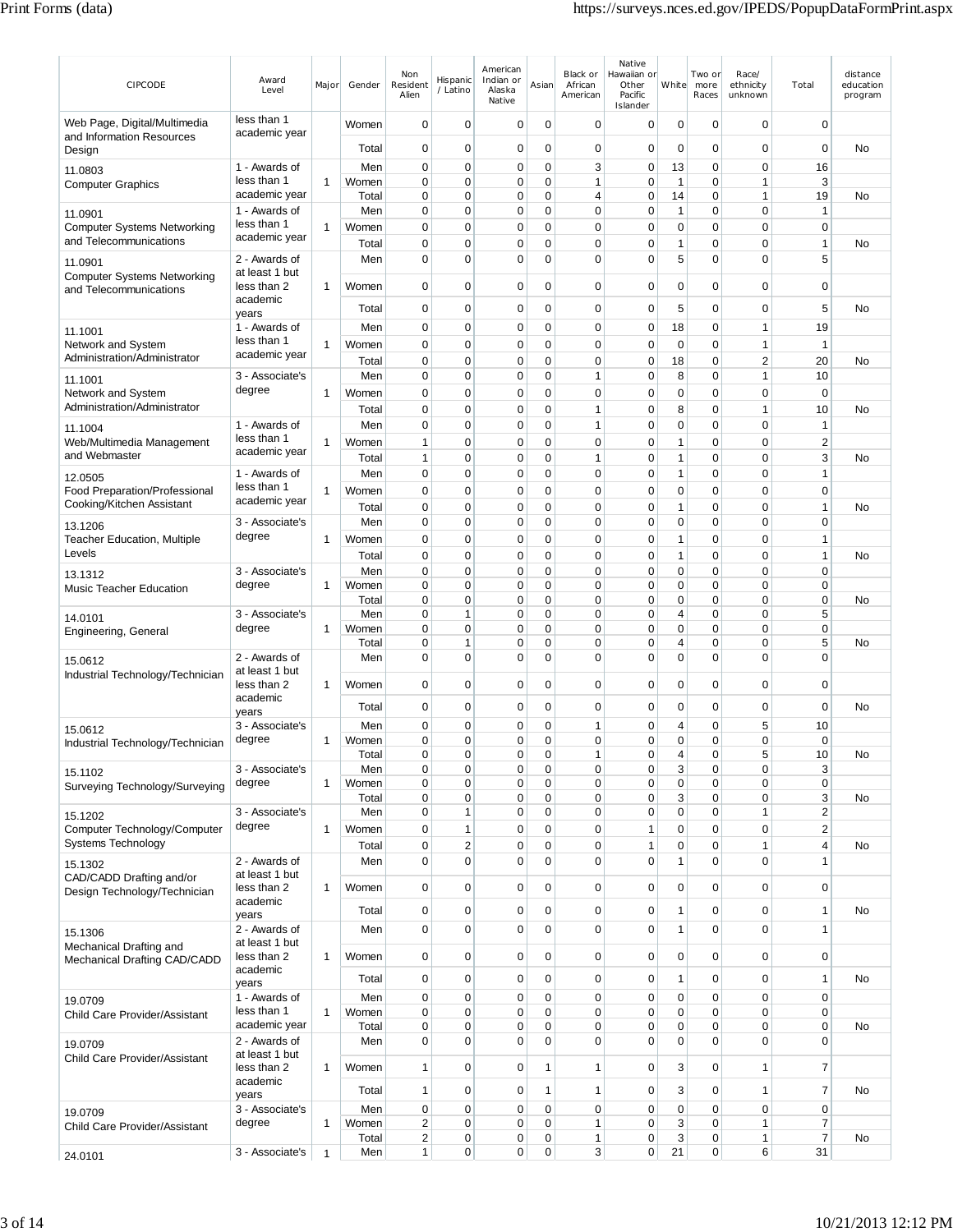| CIPCODE                                                         | Award<br>Level                | Major        | Gender         | Non<br>Resident<br>Alien   | Hispanic<br>/ Latino    | American<br>Indian or<br>Alaska<br>Native | Asian               | Black or<br>African<br>American | Native<br>Hawaiian or<br>Other<br>Pacific<br>Islander | White                   | Two or<br>more<br>Races | Race/<br>ethnicity<br>unknown | Total          | distance<br>education<br>program |
|-----------------------------------------------------------------|-------------------------------|--------------|----------------|----------------------------|-------------------------|-------------------------------------------|---------------------|---------------------------------|-------------------------------------------------------|-------------------------|-------------------------|-------------------------------|----------------|----------------------------------|
| Liberal Arts and Sciences/Liberal                               | degree                        |              | Women          | 0                          | 5                       | $\overline{2}$                            | 2                   | 5                               | 0                                                     | 43                      | $\mathbf 0$             | 6                             | 63             |                                  |
| <b>Studies</b>                                                  |                               |              | Total          | $\mathbf{1}$               | 5                       | $\overline{2}$                            | $\overline{2}$      | 8                               | $\mathbf 0$                                           | 64                      | $\mathbf 0$             | 12                            | 94             | <b>No</b>                        |
| 24.0102                                                         | 3 - Associate's               |              | Men            | 0                          | $\mathbf{1}$            | $\mathbf 0$                               | 0                   | 5                               | $\mathbf 0$                                           | 21                      | $\mathbf 0$             | $\overline{2}$                | 29             |                                  |
| <b>General Studies</b>                                          | degree                        | 1            | Women          | 1                          | 0                       | 1                                         | 1                   | 4                               | $\mathbf 0$                                           | 26                      | 0                       | $\overline{2}$                | 35             |                                  |
|                                                                 | 3 - Associate's               |              | Total<br>Men   | 1<br>1                     | 1<br>3                  | 1<br>0                                    | 1<br>$\overline{2}$ | 9<br>3                          | $\mathbf 0$<br>0                                      | 47<br>59                | 0<br>1                  | 4<br>4                        | 64<br>73       | No                               |
| 30.0101<br><b>Biological and Physical Sciences</b>              | degree                        | $\mathbf{1}$ | Women          | 0                          | 5                       | 0                                         | $\overline{2}$      | 8                               | 0                                                     | 78                      | 0                       | 12                            | 105            |                                  |
|                                                                 |                               |              | Total          | 1                          | 8                       | 0                                         | 4                   | 11                              | 0                                                     | 137                     | 1                       | 16                            | 178            | No                               |
| 31.0501                                                         | 1 - Awards of                 |              | Men            | 0                          | $\mathbf 0$             | 0                                         | 0                   | $\mathbf 0$                     | $\mathbf 0$                                           | $\overline{7}$          | $\mathbf 0$             | $\mathbf 0$                   | $\overline{7}$ |                                  |
| <b>Health and Physical</b>                                      | less than 1                   | 1            | Women          | $\mathbf 0$                | 0                       | 0                                         | 0                   | $\mathbf 0$                     | $\mathbf 0$                                           | 1                       | 0                       | $\Omega$                      | $\mathbf{1}$   |                                  |
| Education/Fitness, General                                      | academic year                 |              | Total          | $\mathbf 0$                | 0                       | 0                                         | 0                   | $\mathbf 0$                     | 0                                                     | 8                       | $\mathbf 0$             | 0                             | 8              | No                               |
| 43.0107                                                         | 3 - Associate's               |              | Men            | 0                          | 1                       | 0                                         | $\mathbf{1}$        | $\mathbf 0$                     | $\mathbf 0$                                           | 8                       | 0                       | 1                             | 11             |                                  |
| Criminal Justice/Police Science                                 | degree                        | $\mathbf{1}$ | Women<br>Total | $\mathbf 0$<br>$\mathbf 0$ | 3<br>4                  | 0<br>0                                    | 0<br>$\mathbf{1}$   | 3<br>3                          | $\mathbf 0$<br>$\mathbf 0$                            | 6<br>14                 | 0<br>0                  | 0<br>1                        | 12<br>23       | No                               |
|                                                                 | 3 - Associate's               |              | Men            | $\mathbf 0$                | 0                       | 0                                         | 0                   | $\mathbf 0$                     | $\mathbf 0$                                           | 1                       | 0                       | 1                             | $\sqrt{2}$     |                                  |
| 43.0203<br>Fire Science/Fire-fighting                           | degree                        | 1            | Women          | $\mathbf 0$                | $\Omega$                | 0                                         | 0                   | 0                               | 0                                                     | $\mathbf 0$             | 0                       | $\mathbf 0$                   | $\mathbf 0$    |                                  |
|                                                                 |                               |              | Total          | 0                          | 0                       | 0                                         | 0                   | $\mathbf 0$                     | 0                                                     | 1                       | 0                       | 1                             | $\overline{2}$ | No                               |
| 46.0302                                                         | 2 - Awards of                 |              | Men            | $\mathbf 0$                | 0                       | 0                                         | 0                   | $\mathbf 0$                     | $\mathbf 0$                                           | 1                       | 0                       | 0                             | $\mathbf{1}$   |                                  |
| Electrician                                                     | at least 1 but<br>less than 2 | 1            | Women          | $\mathbf 0$                | 0                       | 0                                         | $\mathbf 0$         | $\mathbf 0$                     | $\mathbf 0$                                           | $\mathbf 0$             | $\mathbf 0$             | $\mathbf 0$                   | $\mathbf 0$    |                                  |
|                                                                 | academic                      |              |                |                            |                         |                                           |                     |                                 |                                                       |                         |                         |                               |                |                                  |
|                                                                 | years                         |              | Total          | 0                          | 0                       | 0                                         | 0                   | 0                               | 0                                                     | 1                       | $\mathbf 0$             | 0                             | 1              | No                               |
| 46.0401                                                         | 2 - Awards of                 |              | Men            | $\mathbf 0$                | $\mathbf 0$             | 0                                         | 0                   | $\mathbf 0$                     | $\mathbf 0$                                           | $\mathbf 0$             | $\mathbf 0$             | 0                             | $\mathbf 0$    |                                  |
| <b>Building/Property Maintenance</b>                            | at least 1 but<br>less than 2 | $\mathbf{1}$ | Women          | $\mathbf 0$                | 0                       | 0                                         | 0                   | 0                               | 0                                                     | $\mathbf 0$             | 0                       | 0                             | $\mathbf 0$    |                                  |
|                                                                 | academic                      |              |                |                            |                         |                                           |                     |                                 |                                                       |                         |                         |                               |                |                                  |
|                                                                 | years                         |              | Total          | 0                          | 0                       | 0                                         | 0                   | 0                               | 0                                                     | $\mathbf 0$             | 0                       | 0                             | 0              | No                               |
| 46.0499                                                         | 3 - Associate's               |              | Men            | $\mathbf 0$                | $\mathbf 0$             | $\mathbf 0$                               | 0                   | $\mathbf 0$                     | $\mathbf 0$                                           | 3                       | $\mathbf 0$             | $\Omega$                      | 3              |                                  |
| Building/Construction Finishing,<br>Management, and Inspection, | degree                        | 1            | Women          | 0                          | 0                       | 0                                         | 0                   | 0                               | 0                                                     | 0                       | 0                       | 0                             | 0              |                                  |
| Other                                                           |                               |              | Total          | 0                          | 0                       | 0                                         | 0                   | $\mathbf 0$                     | 0                                                     | 3                       | 0                       | 0                             | 3              | No                               |
| 46.0502                                                         | 2 - Awards of                 |              | Men            | $\mathbf 0$                | 0                       | 0                                         | 0                   | $\mathbf 0$                     | $\mathbf 0$                                           | $\mathbf 0$             | $\mathbf 0$             | 0                             | $\mathbf 0$    |                                  |
| Pipefitting/Pipefitter and Sprinkler                            | at least 1 but                |              |                |                            |                         |                                           |                     |                                 |                                                       |                         |                         |                               |                |                                  |
| Fitter                                                          | less than 2                   | 1            | Women          | 0                          | 0                       | 0                                         | 0                   | 0                               | 0                                                     | 0                       | 0                       | 0                             | 0              |                                  |
|                                                                 | academic<br>years             |              | Total          | 0                          | 0                       | 0                                         | 0                   | $\mathbf 0$                     | $\mathbf 0$                                           | 0                       | $\mathbf 0$             | $\mathbf 0$                   | $\mathbf 0$    | No                               |
| 46.0502                                                         | 3 - Associate's               |              | Men            | 0                          | $\mathbf 0$             | $\mathbf 0$                               | 0                   | $\mathbf 0$                     | $\mathbf 0$                                           | 3                       | $\mathbf 0$             | 0                             | 3              |                                  |
| Pipefitting/Pipefitter and Sprinkler                            | degree                        | $\mathbf{1}$ | Women          | 0                          | 1                       | 0                                         | 0                   | $\mathbf 0$                     | $\mathbf 0$                                           | 0                       | $\mathbf 0$             | 0                             | $\mathbf{1}$   |                                  |
| Fitter                                                          |                               |              | Total          | 0                          | 1                       | 0                                         | 0                   | $\mathbf 0$                     | $\mathbf 0$                                           | 3                       | $\mathbf 0$             | $\mathbf 0$                   | 4              | No                               |
| 47.0105                                                         | 2 - Awards of                 |              | Men            | 0                          | 1                       | $\mathbf 0$                               | 0                   | $\mathbf 0$                     | $\mathbf 0$                                           | 2                       | 0                       | $\Omega$                      | 3              |                                  |
| <b>Industrial Electronics</b>                                   | at least 1 but<br>less than 2 | 1            | Women          | $\mathbf 0$                | 0                       | 0                                         | 0                   | $\mathbf 0$                     | 0                                                     | $\mathbf 0$             | 0                       | 0                             | $\mathbf 0$    |                                  |
| Technology/Technician                                           | academic                      |              |                |                            |                         |                                           |                     |                                 |                                                       |                         |                         |                               |                |                                  |
|                                                                 | years                         |              | Total          | 0                          | 1                       | 0                                         | 0                   | 0                               | 0                                                     | 2                       | 0                       | 0                             | 3              | No                               |
| 47.0201                                                         | 2 - Awards of                 |              | Men            | $\mathbf 0$                | 0                       | 0                                         | 0                   | $\mathbf{1}$                    | 0                                                     | 5                       | 0                       | 1                             | $\overline{7}$ |                                  |
| Heating, Air Conditioning,                                      | at least 1 but<br>less than 2 |              | Women          |                            | 0                       |                                           |                     |                                 |                                                       | $\mathbf 0$             |                         | 0                             |                |                                  |
| Ventilation and Refrigeration<br>Maintenance                    | academic                      | $\mathbf{1}$ |                | $\mathbf 0$                |                         | 0                                         | 0                   | $\mathbf 0$                     | $\mathbf 0$                                           |                         | $\mathbf 0$             |                               | $\pmb{0}$      |                                  |
| Technology/Technician                                           | years                         |              | Total          | $\mathbf 0$                | 0                       | 0                                         | 0                   | $\mathbf{1}$                    | 0                                                     | 5                       | 0                       | 1                             | $\overline{7}$ | No                               |
| 47.0201                                                         | 3 - Associate's               |              | Men            | $\mathbf 0$                | 0                       | 0                                         | $\mathbf 0$         | $\mathbf{1}$                    | $\mathbf 0$                                           | $\overline{2}$          | $\mathbf 0$             | 0                             | 3              |                                  |
| Heating, Air Conditioning,                                      | degree                        |              |                |                            |                         |                                           |                     |                                 |                                                       |                         |                         |                               |                |                                  |
| Ventilation and Refrigeration                                   |                               | $\mathbf{1}$ | Women          | $\mathbf 0$                | $\mathbf 0$             | 0                                         | 0                   | $\mathbf 0$                     | $\mathbf 0$                                           | $\mathbf 0$             | $\mathbf 0$             | 0                             | $\mathbf 0$    |                                  |
| Maintenance<br>Technology/Technician                            |                               |              | Total          | $\mathbf 0$                | 0                       | 0                                         | 0                   | $\mathbf{1}$                    | 0                                                     | 2                       | 0                       | 0                             | 3              | No                               |
|                                                                 | 1 - Awards of                 |              | Men            | $\mathbf 0$                | 0                       | 1                                         | $\mathbf 0$         | $\sqrt{3}$                      | $\mathbf 0$                                           | 6                       | $\mathbf 0$             | 0                             | 10             |                                  |
| 47.0303<br>Industrial Mechanics and                             | less than 1                   | $\mathbf{1}$ | Women          | 0                          | 0                       | 0                                         | 0                   | $\mathbf{1}$                    | $\mathbf 0$                                           | $\mathbf 0$             | $\mathbf 0$             | 0                             | $\mathbf{1}$   |                                  |
| Maintenance Technology                                          | academic year                 |              | Total          | $\mathbf 0$                | 0                       | 1                                         | 0                   | $\overline{4}$                  | $\mathbf 0$                                           | 6                       | $\mathbf 0$             | 0                             | 11             | No                               |
| 47.0603                                                         | 1 - Awards of                 |              | Men            | $\mathbf 0$                | 3                       | 0                                         | 1                   | 6                               | $\mathbf 0$                                           | 28                      | $\mathbf 0$             | 3                             | 41             |                                  |
| Autobody/Collision and Repair                                   | less than 1                   | $\mathbf{1}$ | Women          | $\mathbf 0$                | 0                       | 0                                         | 0                   | $\mathbf 0$                     | $\mathbf 0$                                           | $\mathbf 0$             | $\mathbf 0$             | 1                             | $\mathbf{1}$   |                                  |
| Technology/Technician                                           | academic year                 |              | Total          | $\mathbf 0$                | 3                       | 0                                         | 1                   | 6                               | $\mathbf 0$                                           | 28                      | $\mathbf 0$             | 4                             | 42             | No                               |
| 47.0603                                                         | 2 - Awards of                 |              | Men            | $\mathbf 0$                | 0                       | 0                                         | 0                   | $\mathbf 0$                     | $\mathbf 0$                                           | $\mathbf 0$             | $\mathbf 0$             | 0                             | $\mathbf 0$    |                                  |
| Autobody/Collision and Repair                                   | at least 1 but                |              |                |                            |                         |                                           |                     |                                 |                                                       |                         |                         |                               |                |                                  |
| Technology/Technician                                           | less than 2<br>academic       | 1            | Women          | $\mathbf 0$                | 0                       | 0                                         | 0                   | $\mathbf 0$                     | $\mathbf 0$                                           | 0                       | $\mathbf 0$             | 0                             | $\mathbf 0$    |                                  |
|                                                                 | years                         |              | Total          | $\mathbf 0$                | 0                       | 0                                         | 0                   | $\mathbf 0$                     | 0                                                     | $\mathbf 0$             | $\mathbf 0$             | 0                             | $\mathbf 0$    | No                               |
| 47.0603                                                         | 3 - Associate's               |              | Men            | $\mathbf 0$                | $\mathbf{1}$            | 0                                         | 0                   | $\mathbf{1}$                    | $\mathbf 0$                                           | $\overline{\mathbf{c}}$ | $\mathbf 0$             | $\mathbf 0$                   | $\overline{4}$ |                                  |
| Autobody/Collision and Repair                                   | degree                        | $\mathbf{1}$ | Women          | $\mathbf 0$                | 0                       | 0                                         | 0                   | $\mathbf 0$                     | $\mathbf 0$                                           | $\mathbf 0$             | $\mathbf 0$             | 0                             | $\mathbf 0$    |                                  |
| Technology/Technician                                           |                               |              | Total          | $\mathbf 0$                | 1                       | 0                                         | 0                   | $\mathbf{1}$                    | $\mathbf 0$                                           | $\overline{2}$          | $\mathbf 0$             | 0                             | $\overline{4}$ | No                               |
| 47.0604                                                         | 1 - Awards of<br>less than 1  | $\mathbf{1}$ | Men            | $\mathbf 0$                | $\overline{\mathbf{c}}$ | $\mathbf 0$                               | 1                   | 3                               | $\mathbf 0$                                           | 18                      | $\mathbf 0$             | $\overline{\mathbf{c}}$       | 26             |                                  |
| Automobile/Automotive                                           | academic year                 |              | Women          | $\pmb{0}$                  | 0                       | $\mathbf 0$                               | 0                   | $\mathbf 0$                     | 0                                                     | 1                       | $\mathbf 0$             | 0                             | $\mathbf{1}$   |                                  |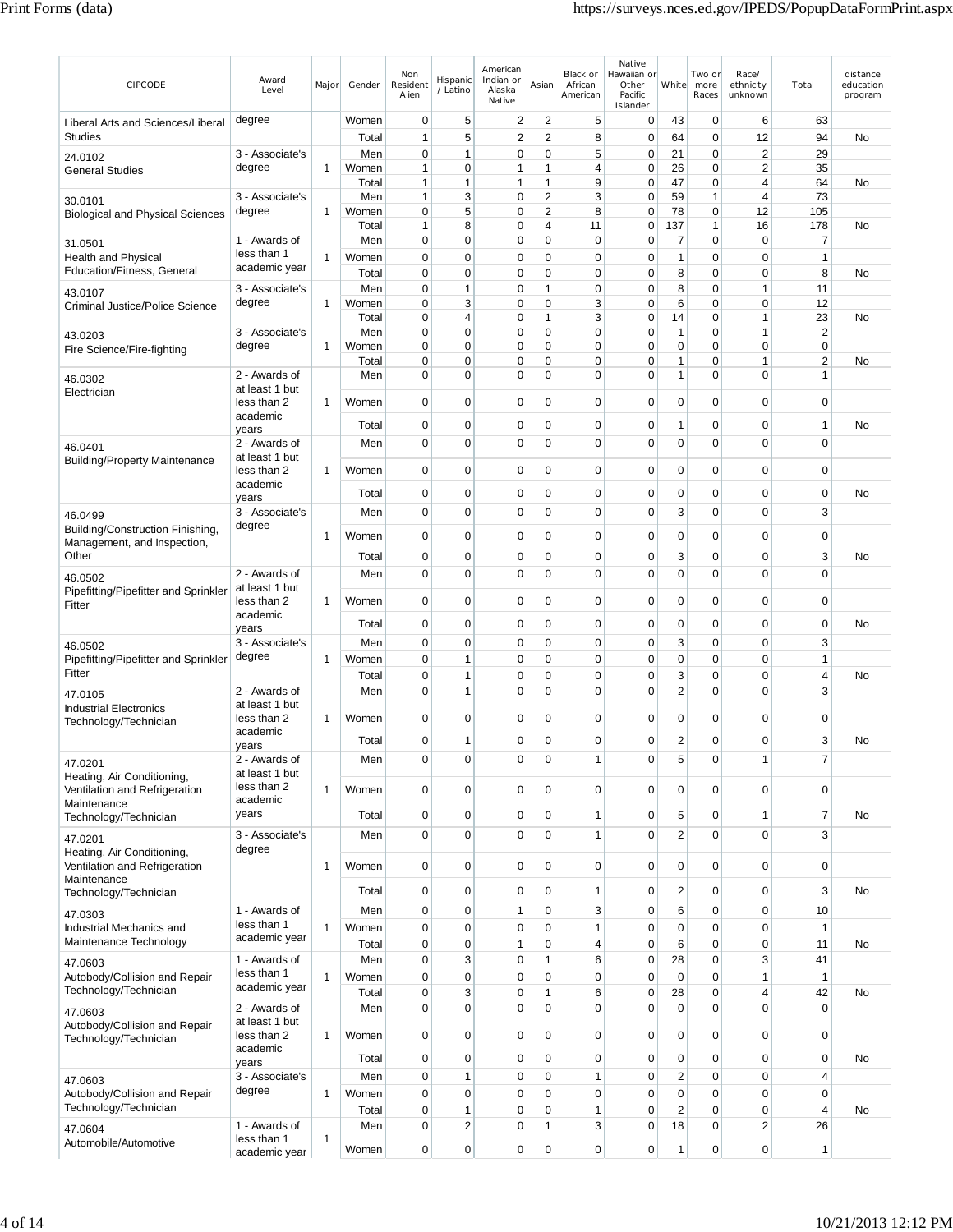| CIPCODE                                                   | Award<br>Level                   | Major        | Gender         | Non<br>Resident<br>Alien   | Hispanic<br>/ Latino    | American<br>Indian or<br>Alaska<br>Native | Asian                      | Black or<br>African<br>American | Native<br>Hawaiian or<br>Other<br>Pacific<br>Islander | White                         | Two or<br>more<br>Races | Race/<br>ethnicity<br>unknown | Total                                       | distance<br>education<br>program |
|-----------------------------------------------------------|----------------------------------|--------------|----------------|----------------------------|-------------------------|-------------------------------------------|----------------------------|---------------------------------|-------------------------------------------------------|-------------------------------|-------------------------|-------------------------------|---------------------------------------------|----------------------------------|
| Mechanics<br>Technology/Technician                        |                                  |              | Total          | 0                          | $\overline{2}$          | 0                                         | $\overline{\mathbf{1}}$    | 3                               | 0                                                     | 19                            | 0                       | 2                             | 27                                          | No                               |
| 47.0604                                                   | 3 - Associate's<br>degree        |              | Men            | $\mathbf 0$                | 2                       | $\mathbf 0$                               | $\overline{\mathbf{1}}$    | $\mathbf 0$                     | 1                                                     | 6                             | 0                       | 3                             | 13                                          |                                  |
| Automobile/Automotive<br>Mechanics                        |                                  | 1            | Women          | $\mathbf 0$                | $\pmb{0}$               | $\mathbf 0$                               | $\mathbf 0$                | $\mathbf 0$                     | $\mathbf 0$                                           | $\mathbf{1}$                  | 0                       | 0                             | 1                                           |                                  |
| Technology/Technician                                     |                                  |              | Total          | $\mathbf 0$                | $\overline{\mathbf{c}}$ | 0                                         | 1                          | $\mathbf 0$                     | 1                                                     | 7                             | 0                       | 3                             | 14                                          | No                               |
| 47.0605<br><b>Diesel Mechanics</b>                        | 3 - Associate's<br>degree        |              | Men            | 0<br>$\mathbf 0$           | 1<br>$\mathbf 0$        | 0<br>$\mathbf 0$                          | $\mathbf 0$<br>$\mathbf 0$ | $\mathbf 0$<br>$\mathbf 0$      | 0<br>$\pmb{0}$                                        | 28<br>$\mathbf{1}$            | 0<br>$\mathbf 0$        | 0<br>0                        | 29<br>$\mathbf{1}$                          |                                  |
| Technology/Technician                                     |                                  | 1            | Women<br>Total | $\mathbf 0$                | 1                       | $\mathbf 0$                               | 0                          | $\mathbf 0$                     | 0                                                     | 29                            | 0                       | 0                             | 30                                          | No                               |
| 49.0205                                                   | 1 - Awards of                    |              | Men            | 0                          | 0                       | 0                                         | 1                          | 3                               | 0                                                     | 28                            | 0                       | 1                             | 33                                          |                                  |
| <b>Truck and Bus</b><br>Driver/Commercial Vehicle         | less than 1<br>academic year     | 1            | Women          | $\mathbf 0$                | 0                       | $\mathbf 0$                               | $\mathbf 0$                | $\mathbf{1}$                    | 0                                                     | $\mathbf{1}$                  | $\mathbf 0$             | 1                             | 3                                           |                                  |
| Operator and Instructor                                   |                                  |              | Total          | 0                          | $\mathbf 0$             | 0                                         | 1                          | $\overline{4}$                  | 0                                                     | 29                            | 0                       | 2                             | 36                                          | No                               |
| 50.0409                                                   | 3 - Associate's<br>degree        | 1            | Men<br>Women   | $\mathbf 0$<br>$\mathbf 0$ | $\mathbf 0$<br>1        | $\mathbf 0$<br>$\mathbf 0$                | $\mathbf{1}$<br>0          | $\mathbf 0$<br>$\mathbf 0$      | $\pmb{0}$<br>0                                        | $\mathbf{1}$<br>3             | 0<br>0                  | $\mathbf 0$<br>0              | $\boldsymbol{2}$<br>$\overline{\mathbf{4}}$ |                                  |
| Graphic Design                                            |                                  |              | Total          | $\mathbf 0$                | 1                       | 0                                         | 1                          | $\mathbf 0$                     | 0                                                     | $\overline{4}$                | 0                       | 0                             | 6                                           | No                               |
| 50.0502                                                   | 3 - Associate's                  |              | Men            | $\mathbf 0$                | 0                       | $\mathbf 0$                               | 0                          | $\mathbf 0$                     | 0                                                     | $\mathbf 0$                   | 0                       | 0                             | $\mathbf 0$                                 |                                  |
| <b>Technical Theatre/Theatre</b><br>Design and Technology | degree                           | 1            | Women<br>Total | $\mathbf 0$<br>0           | 0<br>0                  | $\mathbf 0$<br>0                          | $\mathbf 0$<br>$\mathbf 0$ | $\mathbf 0$<br>0                | 0<br>0                                                | 1<br>1                        | 0<br>0                  | 0<br>0                        | 1<br>1                                      | No                               |
| 50.0702                                                   | 3 - Associate's                  |              | Men            | 0                          | $\mathbf 0$             | 0                                         | 0                          | $\mathbf 0$                     | 0                                                     | $\overline{2}$                | 0                       | 0                             | 2                                           |                                  |
| Fine/Studio Arts, General                                 | degree                           | 1            | Women          | 0                          | 0                       | 0                                         | 0                          | 0                               | 0                                                     | $\overline{2}$                | 0                       | 0                             | 2                                           |                                  |
|                                                           | 3 - Associate's                  |              | Total<br>Men   | $\mathbf 0$<br>$\mathbf 0$ | 0<br>0                  | $\mathbf 0$<br>$\mathbf 0$                | 0<br>$\mathbf 0$           | $\mathbf 0$<br>$\mathbf 0$      | 0<br>0                                                | $\overline{4}$<br>$\mathbf 0$ | 0<br>0                  | 0<br>0                        | 4<br>$\mathbf 0$                            | No                               |
| 50.0901<br>Music, General                                 | degree                           | 1            | Women          | 0                          | 0                       | 0                                         | 0                          | $\mathbf 0$                     | 0                                                     | $\mathbf{1}$                  | 0                       | 0                             | 1                                           |                                  |
|                                                           |                                  |              | Total          | 0                          | 0                       | 0                                         | 0                          | $\mathbf 0$                     | 0                                                     | $\mathbf{1}$                  | 0                       | 0                             | 1                                           | No                               |
| 51.0602<br>Dental Hygiene/Hygienist                       | 3 - Associate's<br>degree        | 1            | Men<br>Women   | $\mathbf 0$<br>$\mathbf 0$ | 1<br>1                  | 0<br>0                                    | 1<br>1                     | $\mathbf 0$<br>$\overline{2}$   | 0<br>0                                                | $\mathbf{1}$<br>26            | 0<br>0                  | 0<br>1                        | 3<br>31                                     |                                  |
|                                                           |                                  |              | Total          | $\mathbf 0$                | 2                       | 0                                         | $\overline{2}$             | 2                               | 0                                                     | 27                            | 0                       | 1                             | 34                                          | No                               |
| 51.0708                                                   | 1 - Awards of<br>less than 1     |              | Men            | 0                          | 0                       | $\mathbf 0$                               | 0                          | $\mathbf 0$                     | 0                                                     | $\mathbf 0$                   | 0                       | 0                             | $\mathbf 0$                                 |                                  |
| Medical<br>Transcription/Transcriptionist                 | academic year                    | 1            | Women<br>Total | 0<br>0                     | 0<br>0                  | 0<br>0                                    | 0<br>0                     | $\mathbf 0$<br>0                | 0<br>0                                                | $\mathbf{1}$<br>1             | 0<br>0                  | 0<br>0                        | 1<br>1                                      | No                               |
| 51.0801                                                   | 1 - Awards of                    |              | Men            | $\mathbf 0$                | 0                       | $\mathbf 0$                               | $\mathbf 0$                | $\mathbf{1}$                    | 0                                                     | $\mathbf 0$                   | 0                       | 0                             | $\mathbf{1}$                                |                                  |
| Medical/Clinical Assistant                                | less than 1                      | 1            | Women          | $\mathbf 0$                | 0                       | $\mathbf 0$                               | 0                          | 3                               | 0                                                     | 10                            | 0                       | 4                             | 17                                          |                                  |
|                                                           | academic year<br>3 - Associate's |              | Total<br>Men   | $\mathbf 0$<br>$\mathbf 0$ | 0<br>0                  | 0<br>0                                    | 0<br>1                     | 4<br>$\mathbf 0$                | 0<br>0                                                | 10<br>$\mathbf 0$             | 0<br>0                  | 4<br>0                        | 18<br>$\mathbf{1}$                          | No                               |
| 51.0803<br>Occupational Therapist Assistant               | degree                           | 1            | Women          | 0                          | 1                       | 1                                         | 0                          | $\mathbf 0$                     | 0                                                     | 14                            | 0                       | 0                             | 16                                          |                                  |
|                                                           |                                  |              | Total          | $\mathbf 0$                | 1                       | 1                                         | 1                          | $\mathbf 0$                     | 0                                                     | 14                            | 0                       | 0                             | 17                                          | No                               |
| 51.0808<br>Veterinary/Animal Health                       | 3 - Associate's<br>degree        |              | Men            | 0                          | 0                       | $\mathbf 0$                               | $\mathbf 0$                | $\mathbf 0$                     | 0                                                     | 1                             | 0                       | 0                             | 1                                           |                                  |
| Technology/Technician and                                 |                                  | 1            | Women          | 0                          | 1                       | 0                                         | 0                          | $\mathbf{1}$                    | 0                                                     | 22                            | 0                       | 0                             | 24                                          |                                  |
| Veterinary Assistant                                      |                                  |              | Total          | 0                          | 1                       | 0                                         | 0                          | $\mathbf{1}$                    | 0                                                     | 23                            | 0                       | 0                             | 25                                          | No                               |
| 51.0810<br>Emergency Care Attendant (EMT                  | 1 - Awards of<br>less than 1     | 1            | Men<br>Women   | 0<br>$\pmb{0}$             | 2<br>0                  | 0<br>0                                    | 1<br>$\pmb{0}$             | $\mathbf{1}$<br>$\mathbf{1}$    | 0<br>0                                                | 34<br>12                      | 0<br>0                  | 3<br>$\mathbf{1}$             | 41<br>14                                    |                                  |
| Ambulance)                                                | academic year                    |              | Total          | $\pmb{0}$                  | 2                       | 0                                         | $\mathbf{1}$               | $\sqrt{2}$                      | $\pmb{0}$                                             | 46                            | 0                       | 4                             | 55                                          | No                               |
| 51.0904                                                   | 3 - Associate's                  |              | Men            | $\mathbf 0$                | $\mathbf 0$             | 0                                         | $\mathbf 0$                | $\mathbf 0$                     | 0                                                     | $\mathbf{1}$                  | 1                       | 0                             | $\overline{c}$                              |                                  |
| <b>Emergency Medical</b>                                  | degree                           | 1            | Women          | $\pmb{0}$                  | 0                       | 0                                         | $\mathbf 0$                | $\mathbf 0$                     | 0                                                     | $\mathbf 0$                   | 0                       | 0                             | $\mathbf 0$                                 |                                  |
| Technology/Technician (EMT<br>Paramedic)                  |                                  |              | Total          | $\pmb{0}$                  | $\mathbf 0$             | $\mathbf 0$                               | $\mathbf 0$                | $\mathbf 0$                     | 0                                                     | $\mathbf{1}$                  | 1                       | $\mathbf 0$                   | $\overline{c}$                              | No                               |
| 51.0908                                                   | 3 - Associate's                  |              | Men            | $\pmb{0}$                  | 0                       | $\mathbf 0$                               | $\mathbf 0$                | $\mathbf 0$                     | 0                                                     | $\overline{4}$                | $\mathbf 0$             | 0                             | $\overline{\mathbf{4}}$                     |                                  |
| <b>Respiratory Care</b>                                   | degree                           | $\mathbf{1}$ | Women          | $\pmb{0}$                  | 0                       | 0                                         | $\mathbf 0$                | $\mathbf 0$                     | $\pmb{0}$                                             | 9                             | 0                       | 0                             | 9                                           |                                  |
| Therapy/Therapist                                         | 2 - Awards of                    |              | Total          | $\pmb{0}$<br>$\mathbf 0$   | 0<br>$\mathbf 0$        | 0<br>$\mathbf 0$                          | $\mathbf 0$<br>$\mathbf 0$ | $\mathbf 0$<br>$\mathbf 0$      | 0<br>$\pmb{0}$                                        | 13<br>$\mathbf 0$             | 0<br>$\mathbf 0$        | 0<br>$\mathbf 0$              | 13<br>$\pmb{0}$                             | No                               |
| 51.0909<br>Surgical                                       | at least 1 but                   |              | Men            |                            |                         |                                           |                            |                                 |                                                       |                               |                         |                               |                                             |                                  |
| Technology/Technologist                                   | less than 2                      | 1            | Women          | $\mathbf 0$                | $\mathbf 0$             | $\mathbf 0$                               | 0                          | $\pmb{0}$                       | 0                                                     | $\pmb{0}$                     | $\pmb{0}$               | 0                             | $\pmb{0}$                                   |                                  |
|                                                           | academic<br>years                |              | Total          | $\mathbf 0$                | $\mathbf 0$             | 0                                         | 0                          | $\pmb{0}$                       | 0                                                     | $\mathbf 0$                   | $\mathbf 0$             | 0                             | $\mathbf 0$                                 | No                               |
| 51.0909                                                   | 3 - Associate's                  |              | Men            | $\mathbf 0$                | $\mathbf 0$             | $\mathbf 0$                               | 0                          | $\mathbf 0$                     | 0                                                     | $\mathbf{1}$                  | 0                       | 0                             | 1                                           |                                  |
| Surgical<br>Technology/Technologist                       | degree                           | $\mathbf{1}$ | Women          | $\mathbf 0$                | 0                       | 0                                         | $\mathbf 0$                | $\mathbf 0$                     | 0                                                     | 8                             | 0                       | 2<br>$\overline{c}$           | 10                                          |                                  |
| 51.0911                                                   | 3 - Associate's                  |              | Total<br>Men   | $\pmb{0}$<br>$\pmb{0}$     | $\mathbf 0$<br>0        | $\mathbf 0$<br>$\mathbf 0$                | $\mathbf 0$<br>$\mathbf 0$ | $\mathbf 0$<br>$\pmb{0}$        | $\pmb{0}$<br>0                                        | 9<br>$\mathbf 0$              | 0<br>$\pmb{0}$          | $\overline{0}$                | 11<br>$\pmb{0}$                             | No                               |
| Radiologic Technology/Science -                           | degree                           | 1            | Women          | $\mathbf 0$                | $\mathbf 0$             | 0                                         | 2                          | $\mathbf 0$                     | 0                                                     | $\overline{4}$                | 0                       | 0                             | 6                                           |                                  |
| Radiographer                                              |                                  |              | Total          | $\mathbf 0$                | 0                       | 0                                         | 2                          | $\mathbf 0$                     | 0                                                     | $\overline{4}$                | 0                       | 0                             | 6                                           | No                               |
| 51.3103                                                   | 2 - Awards of<br>at least 1 but  |              | Men            | $\mathbf 0$                | 0                       | $\mathbf 0$                               | $\mathbf 0$                | $\mathbf 0$                     | $\mathbf 0$                                           | $\mathbf 0$                   | $\mathbf 0$             | $\overline{0}$                | 0                                           |                                  |
| Dietetic Technician                                       | less than 2                      | 1            | Women          | $\mathbf 0$                | $\mathbf 0$             | 0                                         | $\mathbf 0$                | $\mathbf 0$                     | 0                                                     | $\mathbf 0$                   | 0                       | 0                             | $\mathbf 0$                                 |                                  |
|                                                           | academic<br>years                |              | Total          | $\mathbf 0$                | $\mathbf 0$             | $\mathbf 0$                               | $\mathbf 0$                | $\mathbf 0$                     | 0                                                     | $\mathbf 0$                   | $\mathbf 0$             | 0                             | $\mathbf 0$                                 | No                               |
| 51.3103                                                   | 3 - Associate's                  |              | Men            | $\mathbf 0$                | 0                       | 0                                         | $\mathbf 0$                | $\mathbf 0$                     | 0                                                     | $\mathbf 0$                   | 0                       | 0                             | $\pmb{0}$                                   |                                  |
| Dietetic Technician                                       | degree                           | $\mathbf{1}$ | Women<br>Total | $\pmb{0}$<br>$\pmb{0}$     | 0<br>0                  | 0<br>0                                    | 0<br>$\mathbf 0$           | $\mathbf 0$<br>$\mathbf 0$      | 0<br>0                                                | $\pmb{0}$<br>$\pmb{0}$        | 0<br>$\mathbf 0$        | 1<br>$\mathbf{1}$             | $\mathbf{1}$<br>$\mathbf{1}$                | No                               |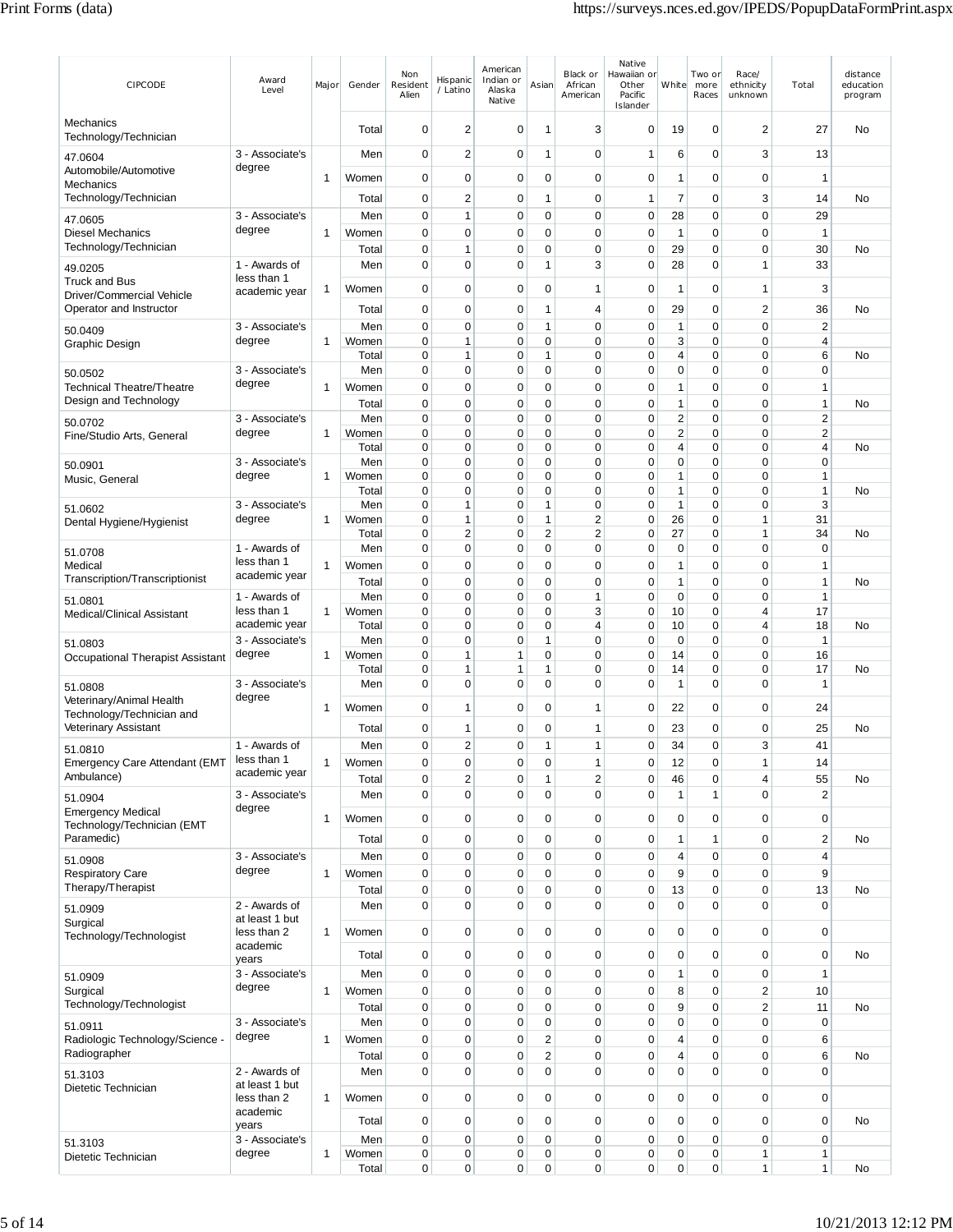| CIPCODE                                                      | Award<br>Level                  | Major        | Gender         | Non<br>Resident<br>Alien   | Hispanic<br>/ Latino         | American<br>Indian or<br>Alaska<br>Native | Asian                         | Black or<br>African<br>American | Native<br>Hawaiian or<br>Other<br>Pacific<br>Islander | White               | Two or<br>more<br>Races       | Race/<br>ethnicity<br>unknown | Total                            | distance<br>education<br>program |
|--------------------------------------------------------------|---------------------------------|--------------|----------------|----------------------------|------------------------------|-------------------------------------------|-------------------------------|---------------------------------|-------------------------------------------------------|---------------------|-------------------------------|-------------------------------|----------------------------------|----------------------------------|
| 51.3501                                                      | 2 - Awards of                   |              | Men            | $\mathbf 0$                | 0                            | 0                                         | 0                             | $\mathbf 0$                     | 0                                                     | 0                   | 0                             | 0                             | $\mathbf 0$                      |                                  |
| Massage Therapy/Therapeutic<br>Massage                       | at least 1 but<br>less than 2   | 1            | Women          | $\mathbf 0$                | $\mathbf 0$                  | 0                                         | $\mathbf 0$                   | $\mathbf{1}$                    | 0                                                     | 13                  | 0                             | $\mathbf 0$                   | 14                               |                                  |
|                                                              | academic<br>years               |              | Total          | $\mathbf 0$                | $\mathbf 0$                  | 0                                         | $\mathbf 0$                   | $\mathbf{1}$                    | $\mathbf 0$                                           | 13                  | 0                             | $\mathbf 0$                   | 14                               | No                               |
| 51.3801                                                      | 3 - Associate's                 |              | Men            | $\mathbf 0$                | $\mathbf 0$                  | 0                                         | $\mathbf 0$                   | $\mathbf{1}$                    | $\mathbf 0$                                           | 8                   | 0                             | 0                             | 9                                |                                  |
| Registered Nursing/Registered<br>Nurse                       | degree                          | $\mathbf{1}$ | Women          | $\mathbf 0$                | $\overline{2}$               | 0                                         | $\overline{2}$                | 5                               | $\mathbf 0$                                           | 59                  | $\mathbf 0$                   | $\mathbf{1}$                  | 69                               |                                  |
|                                                              | 2 - Awards of                   |              | Total<br>Men   | 0<br>0                     | $\overline{2}$<br>$\Omega$   | 0<br>0                                    | $\overline{2}$<br>$\mathbf 0$ | 6<br>$\mathbf 0$                | $\mathbf 0$<br>0                                      | 67<br>$\mathbf 0$   | $\overline{0}$<br>0           | 1<br>1                        | 78<br>$\mathbf{1}$               | No                               |
| 51.3901<br>Licensed Practical/Vocational                     | at least 1 but                  |              |                |                            |                              |                                           |                               |                                 |                                                       |                     |                               |                               |                                  |                                  |
| Nurse Training                                               | less than 2<br>academic         | 1            | Women<br>Total | $\mathbf{1}$<br>1          | $\mathbf 0$<br>0             | 0<br>0                                    | $\overline{\mathbf{c}}$<br>2  | 5<br>5                          | $\mathbf 0$<br>0                                      | 12<br>12            | 0<br>0                        | $\mathbf 0$<br>1              | 20<br>21                         | No                               |
| 51.3902                                                      | years<br>1 - Awards of          |              | Men            | $\mathbf 0$                | 3                            | 0                                         | 5                             | $\overline{2}$                  | $\mathbf{1}$                                          | 18                  | 0                             | $\mathbf{1}$                  | 30                               |                                  |
| Nursing Assistant/Aide and                                   | less than 1                     | 1            | Women          | 4                          | 9                            | 3                                         | 10                            | 14                              | $\mathbf 0$                                           | 135                 | 0                             | 10                            | 185                              |                                  |
| Patient Care Assistant/Aide                                  | academic year                   |              | Total          | 4                          | 12                           | 3                                         | 15                            | 16                              | 1                                                     | 153                 | 0                             | 11                            | 215                              | No                               |
| 52.0101                                                      | 3 - Associate's<br>degree       | 1            | Men<br>Women   | $\mathbf 0$<br>0           | $\mathbf 0$<br>$\mathbf 0$   | 0<br>$\mathbf 0$                          | 0<br>$\mathbf 0$              | $\mathbf 0$<br>$\mathbf 0$      | 0<br>$\mathbf 0$                                      | 0<br>1              | 0<br>0                        | $\mathbf 0$<br>$\mathbf 0$    | $\mathbf 0$<br>$\mathbf{1}$      |                                  |
| Business/Commerce, General                                   |                                 |              | Total          | $\mathbf 0$                | $\mathbf 0$                  | 0                                         | $\mathbf 0$                   | $\mathbf 0$                     | $\mathbf 0$                                           | 1                   | $\mathbf 0$                   | $\mathbf 0$                   | $\mathbf{1}$                     | No                               |
| 52.0201                                                      | 3 - Associate's                 |              | Men            | 0                          | 0                            | 0                                         | $\mathbf 0$                   | $\mathbf 0$                     | $\mathbf 0$                                           | $\overline{7}$      | $\overline{0}$                | $\mathbf 0$                   | $\overline{7}$                   |                                  |
| <b>Business Administration and</b>                           | degree                          | 1            | Women          | 0                          | 0                            | 0                                         | 3                             | 5                               | 0                                                     | 12                  | 0                             | 1                             | 21                               |                                  |
| Management, General                                          | 2 - Awards of                   |              | Total<br>Men   | 0<br>$\mathbf 0$           | 0<br>$\Omega$                | 0<br>$\mathbf 0$                          | 3<br>$\mathbf 0$              | 5<br>$\mathbf 0$                | 0<br>$\mathbf 0$                                      | 19<br>0             | 0<br>$\overline{0}$           | $\mathbf{1}$<br>$\Omega$      | 28<br>$\mathbf 0$                | No                               |
| 52.0301<br>Accounting                                        | at least 1 but                  |              |                |                            |                              |                                           |                               |                                 |                                                       |                     |                               |                               |                                  |                                  |
|                                                              | less than 2<br>academic         | 1            | Women          | $\mathbf 0$                | 0                            | 0                                         | 0                             | $\mathbf 0$                     | 0                                                     | 1                   | 0                             | 0                             | $\mathbf{1}$                     |                                  |
|                                                              | years                           |              | Total          | $\mathbf 0$                | $\mathbf 0$                  | 0                                         | $\mathbf 0$                   | 0                               | $\mathbf 0$                                           | 1                   | 0                             | $\mathbf 0$                   | $\mathbf{1}$                     | No                               |
| 52.0301                                                      | 3 - Associate's                 |              | Men            | $\mathbf 0$                | $\mathbf 0$                  | 0                                         | $\mathbf 0$                   | $\mathbf 0$                     | 0                                                     | 2                   | 0                             | $\mathbf{1}$                  | 3                                |                                  |
| Accounting                                                   | degree                          | $\mathbf{1}$ | Women<br>Total | 0<br>0                     | $\mathbf{1}$<br>$\mathbf{1}$ | 0<br>0                                    | $\mathbf 0$<br>0              | $\mathbf 0$<br>$\mathbf 0$      | 0<br>$\mathbf{0}$                                     | 6<br>8              | $\mathbf 0$<br>0              | $\mathbf{1}$<br>2             | 8<br>11                          | No                               |
| 52.0401                                                      | 1 - Awards of                   |              | Men            | 0                          | $\mathbf 0$                  | 0                                         | $\mathbf 0$                   | $\mathbf 0$                     | 0                                                     | 0                   | 0                             | 0                             | $\mathbf 0$                      |                                  |
| Administrative Assistant and                                 | less than 1                     | 1            | Women          | 0                          | $\mathbf{1}$                 | 0                                         | $\overline{2}$                | $\overline{7}$                  | $\mathbf 0$                                           | 6                   | 0                             | 3                             | 19                               |                                  |
| Secretarial Science, General                                 | academic year                   |              | Total          | 0                          | 1                            | $\mathbf 0$                               | 2                             | $\overline{7}$                  | 0                                                     | 6                   | 0                             | 3                             | 19                               | No                               |
| 52.0401                                                      | 2 - Awards of<br>at least 1 but |              | Men            | $\mathbf 0$                | $\mathbf 0$                  | 0                                         | $\mathbf 0$                   | $\mathbf 0$                     | $\mathbf 0$                                           | 0                   | 0                             | 0                             | $\mathbf 0$                      |                                  |
| Administrative Assistant and<br>Secretarial Science, General | less than 2<br>academic         | 1            | Women          | 0                          | $\mathbf 0$                  | 0                                         | 1                             | $\boldsymbol{2}$                | $\mathbf 0$                                           | 4                   | 0                             | 2                             | 9                                |                                  |
|                                                              | years                           |              | Total          | $\mathbf 0$                | $\mathbf 0$                  | $\mathbf 0$                               | 1                             | $\overline{2}$                  | $\mathbf 0$                                           | 4                   | 0                             | $\overline{2}$                | 9                                | No                               |
| 52.0402                                                      | 1 - Awards of<br>less than 1    |              | Men            | $\mathbf 0$                | $\mathbf 0$                  | 0                                         | $\mathbf 0$                   | $\mathbf 0$                     | $\mathbf 0$                                           | 0                   | 0                             | $\mathbf 0$                   | $\mathbf 0$                      |                                  |
| Executive Assistant/Executive<br>Secretary                   | academic year                   | 1            | Women<br>Total | 1<br>1                     | 0<br>0                       | 0<br>0                                    | 0<br>0                        | $\mathbf{1}$<br>$\mathbf{1}$    | 0<br>0                                                | 5<br>5              | 0<br>0                        | 0<br>0                        | $\overline{7}$<br>$\overline{7}$ | No                               |
| 52.0402                                                      | 3 - Associate's                 |              | Men            | $\mathbf 0$                | 0                            | 0                                         | $\mathbf 0$                   | $\mathbf 0$                     | 0                                                     | 1                   | 0                             | 0                             | $\mathbf{1}$                     |                                  |
| <b>Executive Assistant/Executive</b>                         | degree                          | 1            | Women          | 0                          | $\Omega$                     | $\mathbf 0$                               | $\Omega$                      | $\overline{2}$                  | $\Omega$                                              | 7                   | $\Omega$                      | 2                             | 11                               |                                  |
| Secretary                                                    |                                 |              | Total          | 0                          | 0                            | 0                                         | 0                             | 2                               | 0                                                     | 8                   | 0                             | $\overline{c}$                | 12                               | No                               |
| 52.0407                                                      | 1 - Awards of<br>less than 1    |              | Men            | 0                          | 0                            | 0                                         | $\mathbf 0$                   | $\mathbf 0$                     | 0                                                     | $\mathbf 0$         | 0                             | $\mathbf 0$                   | $\mathbf 0$                      |                                  |
| Business/Office<br>Automation/Technology/Data                | academic year                   | 1            | Women          | $\mathbf 0$                | $\mathbf 0$                  | 0                                         | $\mathbf 0$                   | $\overline{1}$                  | $\mathbf 0$                                           | 3                   | $\mathbf 0$                   | $\mathbf 0$                   | $\overline{4}$                   |                                  |
| Entry                                                        |                                 |              | Total          | $\mathbf 0$                | $\mathbf 0$                  | 0                                         | $\mathbf 0$                   | $\mathbf{1}$                    | $\mathbf 0$                                           | 3                   | 0                             | $\mathbf 0$                   | $\overline{4}$                   | <b>No</b>                        |
| 52.0701                                                      | 1 - Awards of<br>less than 1    |              | Men            | $\mathbf 0$                | $\mathbf 0$                  | 0                                         | 0                             | $\mathbf{1}$                    | $\mathbf 0$                                           | 0                   | $\mathbf 0$                   | $\mathbf 0$                   | $\mathbf{1}$                     |                                  |
| Entrepreneurship/Entrepreneurial<br><b>Studies</b>           | academic year                   | $\mathbf{1}$ | Women<br>Total | $\mathbf 0$<br>$\mathbf 0$ | $\mathbf 0$<br>$\mathbf 0$   | 0<br>0                                    | 0<br>0                        | $\sqrt{2}$<br>3                 | $\mathbf 0$<br>$\mathbf 0$                            | 2<br>$\overline{c}$ | $\overline{0}$<br>$\mathbf 0$ | $\mathbf 0$<br>$\mathbf 0$    | $\overline{4}$<br>5              | No                               |
| 52.0701                                                      | 2 - Awards of                   |              | Men            | 0                          | $\mathbf 0$                  | 0                                         | $\mathbf 0$                   | $\mathbf 0$                     | 0                                                     | 0                   | $\mathbf 0$                   | $\mathbf 0$                   | $\mathbf 0$                      |                                  |
| Entrepreneurship/Entrepreneurial                             | at least 1 but                  |              |                |                            |                              |                                           |                               |                                 |                                                       |                     |                               |                               |                                  |                                  |
| <b>Studies</b>                                               | less than 2<br>academic         | 1            | Women          | $\mathbf 0$                | $\mathbf 0$                  | 0                                         | $\mathbf{1}$                  | $\mathbf 0$                     | $\mathbf 0$                                           | 2                   | 0                             | $\mathbf 0$                   | 3                                |                                  |
|                                                              | years                           |              | Total          | $\mathbf 0$                | 0                            | 0                                         | $\mathbf{1}$                  | $\mathbf 0$                     | $\mathbf 0$                                           | 2                   | 0                             | $\mathbf 0$                   | $\sqrt{3}$                       | No                               |
| 52.0904                                                      | 2 - Awards of<br>at least 1 but |              | Men            | $\mathbf 0$                | $\mathbf 0$                  | 0                                         | $\mathbf 0$                   | $\mathbf 0$                     | $\mathbf 0$                                           | $\mathbf 0$         | $\mathbf 0$                   | $\mathbf 0$                   | $\mathbf 0$                      |                                  |
| Hotel/Motel<br>Administration/Management                     | less than 2<br>academic         | 1            | Women          | $\mathbf 0$                | $\mathbf 0$                  | 0                                         | $\mathbf 0$                   | $\mathbf 0$                     | $\pmb{0}$                                             | 1                   | $\overline{0}$                | $\mathbf 0$                   | $\mathbf{1}$                     |                                  |
|                                                              | years                           |              | Total          | $\mathbf 0$                | $\mathbf 0$                  | 0                                         | $\pmb{0}$                     | $\mathbf 0$                     | $\mathbf 0$                                           | 1                   | $\overline{0}$                | $\mathbf 0$                   | $\mathbf{1}$                     | No                               |
| 52.0904                                                      | 3 - Associate's                 |              | Men            | $\mathbf 0$                | $\mathbf 0$                  | $\mathbf 0$                               | 0                             | $\mathbf 0$                     | $\mathbf 0$                                           | 1                   | 0                             | $\mathbf 0$                   | $\mathbf{1}$                     |                                  |
| Hotel/Motel<br>Administration/Management                     | degree                          | 1            | Women          | $\mathbf 0$<br>0           | $\mathbf 0$<br>$\mathbf 0$   | 0<br>0                                    | $\mathbf 0$<br>$\mathbf 0$    | $\mathbf{1}$<br>$\mathbf{1}$    | $\pmb{0}$<br>$\mathbf 0$                              | $\mathbf 0$<br>1    | 0<br>$\overline{0}$           | $\mathbf 0$<br>$\mathbf 0$    | $\mathbf{1}$<br>$\boldsymbol{2}$ | No                               |
| 52.0905                                                      | 2 - Awards of                   |              | Total<br>Men   | 0                          | $\mathbf 0$                  | 0                                         | $\mathbf 0$                   | $\mathbf 0$                     | 0                                                     | $\mathbf 0$         | 0                             | 0                             | $\mathbf 0$                      |                                  |
| <b>Restaurant/Food Services</b>                              | at least 1 but                  |              |                |                            |                              |                                           |                               |                                 |                                                       |                     |                               |                               |                                  |                                  |
| Management                                                   | less than 2<br>academic         | 1            | Women          | $\mathbf 0$                | $\mathbf 0$                  | 0                                         | $\mathbf 0$                   | $\mathbf 0$                     | $\pmb{0}$                                             | 0                   | $\mathbf 0$                   | 1                             | $\overline{1}$                   |                                  |
|                                                              | years                           |              | Total          | $\mathbf 0$                | $\mathbf 0$                  | 0                                         | $\mathbf 0$                   | $\mathbf 0$                     | $\mathbf 0$                                           | 0                   | 0                             | $\mathbf{1}$                  | $\mathbf{1}$                     | No                               |
| 52.0905                                                      | 3 - Associate's<br>degree       | 1            | Men            | 0                          | $\mathbf 0$                  | 0                                         | 0                             | $\mathbf 0$                     | $\mathbf 0$                                           | 1                   | 0                             | $\mathbf 0$                   | $\mathbf{1}$                     |                                  |
|                                                              |                                 |              | Women          | 0                          | $\mathbf 0$                  | 0                                         | 0                             | $\mathbf 0$                     | 0                                                     | 0                   | 0                             | $\mathbf 0$                   | $\pmb{0}$                        |                                  |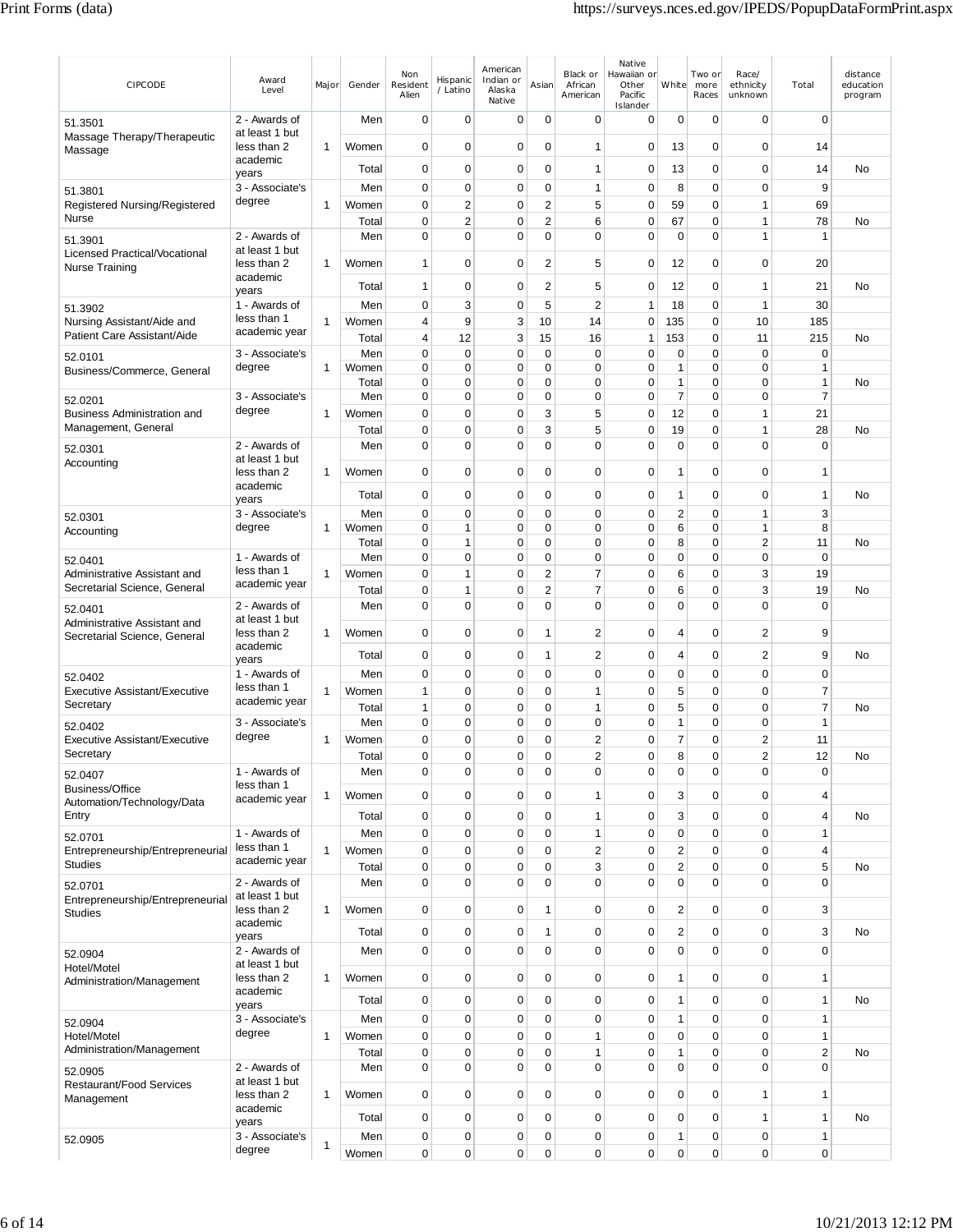| <b>CIPCODE</b>                                | Award<br>Level                  | Major | Gender | <b>Non</b><br>Resident<br>Alien | <b>Hispanic</b><br>/ Latino | American<br>Indian or<br>Alaska<br>Native | Asian       | Black or<br>African<br>American | Native<br>Hawaiian or<br>Other<br>Pacific<br>Islander | White          | Two or<br>more<br>Races | Race/<br>ethnicity<br>unknown | Total          | distance<br>education<br>program |
|-----------------------------------------------|---------------------------------|-------|--------|---------------------------------|-----------------------------|-------------------------------------------|-------------|---------------------------------|-------------------------------------------------------|----------------|-------------------------|-------------------------------|----------------|----------------------------------|
| <b>Restaurant/Food Services</b><br>Management |                                 |       | Total  | $\Omega$                        | $\Omega$                    | $\Omega$                                  | $\Omega$    | $\Omega$                        | $\Omega$                                              |                | $\Omega$                | $\Omega$                      |                | No                               |
| 52.0906                                       | 3 - Associate's                 |       | Men    | 0                               | 0                           | $\mathbf 0$                               | 0           | $\mathbf 0$                     | 0                                                     | 0              | $\mathbf 0$             | 0                             | 0              |                                  |
| <b>Resort Management</b>                      | degree                          |       | Women  | 0                               | 0                           | 0                                         | 0           | 0                               | 0                                                     | 0              | 0                       | 0                             | 0              |                                  |
|                                               |                                 |       | Total  | 0                               | 0                           | 0                                         | 0           | 0                               | 0                                                     | 0              | 0                       | 0                             | 0              | No                               |
| 52.1101                                       | 2 - Awards of<br>at least 1 but |       | Men    | 0                               | 0                           | $\Omega$                                  | $\mathbf 0$ | $\Omega$                        | 0                                                     | $\Omega$       | C                       | $\Omega$                      | $\Omega$       |                                  |
| International Business/Trade<br>/Commerce     | less than 2                     |       | Women  | $\Omega$                        | 2                           | 0                                         | 0           | 0                               | 0                                                     | $\Omega$       | $\Omega$                | 0                             | $\overline{2}$ |                                  |
|                                               | academic<br>years               |       | Total  | 0                               | $\overline{2}$              | 0                                         | 0           | 0                               | $\Omega$                                              | $\Omega$       | $\Omega$                | $\Omega$                      | $\overline{2}$ | <b>No</b>                        |
| 52.1804                                       | 3 - Associate's                 |       | Men    | $\mathbf 0$                     | 0                           | 0                                         | 0           | $\mathbf 0$                     | 0                                                     | $\overline{2}$ | 0                       | $\mathbf 0$                   | $\overline{2}$ |                                  |
| Selling Skills and Sales                      | degree                          |       | Women  | 0                               | 0                           | 0                                         | 0           |                                 | 0                                                     |                | $\Omega$                | 0                             | $\overline{2}$ |                                  |
| Operations                                    |                                 |       | Total  | 0                               | 0                           | 0                                         | 0           |                                 | 0                                                     | 3              | $\Omega$                | $\Omega$                      | 4              | No                               |
| 52.2001                                       | 3 - Associate's                 |       | Men    | 0                               | 0                           | 0                                         | 0           |                                 | 0                                                     | 7              | $\Omega$                | 0                             | 8              |                                  |
| <b>Construction Management</b>                | degree                          |       | Women  | 0                               | 0                           | 0                                         | 0           | 0                               | 0                                                     | $\mathbf 0$    | 0                       | 0                             | 0              |                                  |
|                                               |                                 |       | Total  | $\mathbf 0$                     | 0                           | 0                                         | $\mathbf 0$ |                                 | 0                                                     | 7              | 0                       | 0                             | 8              | No                               |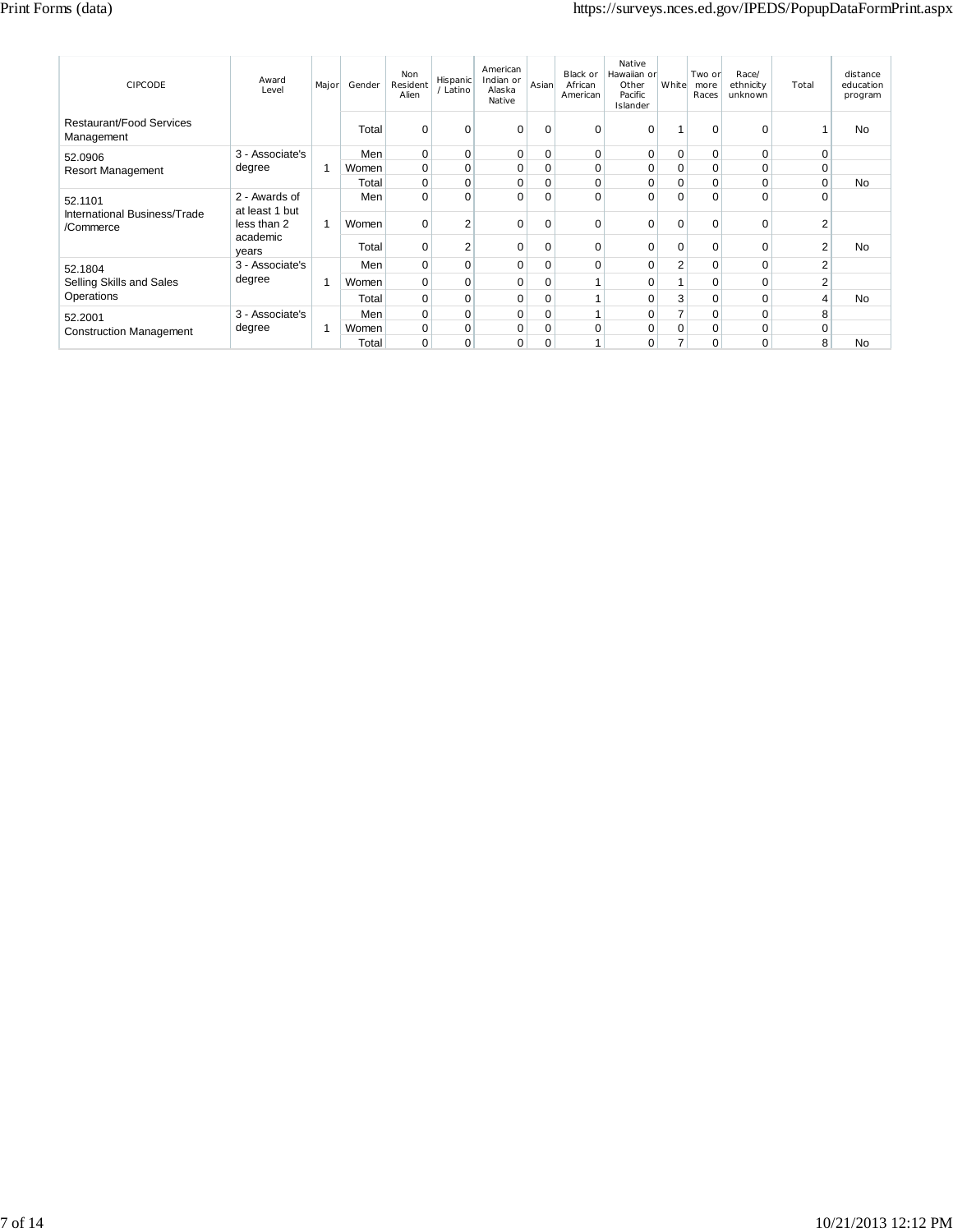# **Completions: total by first major**

| 99.0000 Summary<br><b>Grand Totals</b>                    | Award<br>Level | Nonresi-<br>dent alien | Hispanic<br>Latino | American<br>Indian or<br>Alaska<br>Native | Asian          | <b>Black or</b><br>African<br>American | Native<br>Hawaiian<br>or Other<br>Pacific<br>Islander | White | Two or<br>more<br>Races | Race/<br>ethnicity<br>unknown | Total | PY Total |
|-----------------------------------------------------------|----------------|------------------------|--------------------|-------------------------------------------|----------------|----------------------------------------|-------------------------------------------------------|-------|-------------------------|-------------------------------|-------|----------|
| Awards of less than 1<br>academic year                    | 1              |                        |                    |                                           |                |                                        |                                                       |       |                         |                               |       |          |
| Men                                                       |                | 0                      | 10                 | $\mathbf{1}$                              | 10             | 24                                     | $\mathbf{1}$                                          | 175   | $\mathbf 0$             | 11                            | 232   | 198      |
| Women                                                     |                | 6                      | 10                 | 3                                         | 12             | 32                                     | $\mathbf 0$                                           | 181   | $\mathbf 0$             | 22                            | 266   | 258      |
| <b>Total</b>                                              |                | 6                      | 20                 | 4                                         | 22             | 56                                     | $\mathbf{1}$                                          | 356   | $\Omega$                | 33                            | 498   | 456      |
| Awards of at least 1<br>but less than 2<br>academic years | $\mathbf{2}$   |                        |                    |                                           |                |                                        |                                                       |       |                         |                               |       |          |
| Men                                                       |                | 0                      | $\mathbf{1}$       | $\mathbf 0$                               | $\mathbf 0$    | $\mathbf{1}$                           | $\mathbf 0$                                           | 15    | $\mathbf 0$             | $\overline{2}$                | 19    | 32       |
| Women                                                     |                | $\overline{2}$         | $\overline{2}$     | $\mathbf 0$                               | 5              | 9                                      | $\mathbf 0$                                           | 37    | $\Omega$                | 4                             | 59    | 58       |
| <b>Total</b>                                              |                | $\overline{2}$         | 3                  | $\mathbf 0$                               | 5              | 10                                     | $\mathbf 0$                                           | 52    | $\Omega$                | 6                             | 78    | 90       |
| Associate's degree                                        | 3              |                        |                    |                                           |                |                                        |                                                       |       |                         |                               |       |          |
| Men                                                       |                | $\overline{2}$         | 12                 | $\Omega$                                  | $\overline{7}$ | 19                                     | $\mathbf{1}$                                          | 238   | $\overline{2}$          | 25                            | 306   | 311      |
| Women                                                     |                | 3                      | 23                 | $\overline{4}$                            | 13             | 38                                     | $\mathbf{1}$                                          | 355   | $\Omega$                | 30                            | 467   | 496      |
| <b>Total</b>                                              |                | 5                      | 35                 | 4                                         | 20             | 57                                     | $\overline{2}$                                        | 593   | $\overline{2}$          | 55                            | 773   | 807      |
|                                                           |                |                        |                    |                                           |                |                                        |                                                       |       |                         |                               |       |          |
| <b>Grand Total Men</b>                                    |                | $\overline{2}$         | 23                 | $\mathbf{1}$                              | 17             | 44                                     | $\mathbf{2}$                                          | 428   | $\overline{2}$          | 38                            | 557   | 541      |
| <b>Grand Total Women</b>                                  |                | 11                     | 35                 | $\overline{7}$                            | 30             | 79                                     | $\mathbf{1}$                                          | 573   | $\pmb{0}$               | 56                            | 792   | 812      |
| <b>Grand Total</b>                                        |                | 13                     | 58                 | 8                                         | 47             | 123                                    | 3                                                     | 1001  | $\overline{2}$          | 94                            | 1349  | 1353     |
| PY Grand Total Men                                        |                | 6                      | 16                 | 1                                         | 17             | 48                                     | 0                                                     | 395   | $\mathbf{0}$            | 58                            |       | 541      |
|                                                           |                |                        |                    |                                           |                |                                        |                                                       |       |                         |                               |       |          |
| PY Grand Total Women                                      |                | 12                     | 30                 | 3                                         | 31             | 95                                     | 0                                                     | 585   | $\mathbf{0}$            | 56                            |       | 812      |
| PY Grand Total                                            |                | 18                     | 46                 | $\overline{4}$                            | 48             | 143                                    | 0                                                     | 980   | $\overline{0}$          | 114                           |       | 1353     |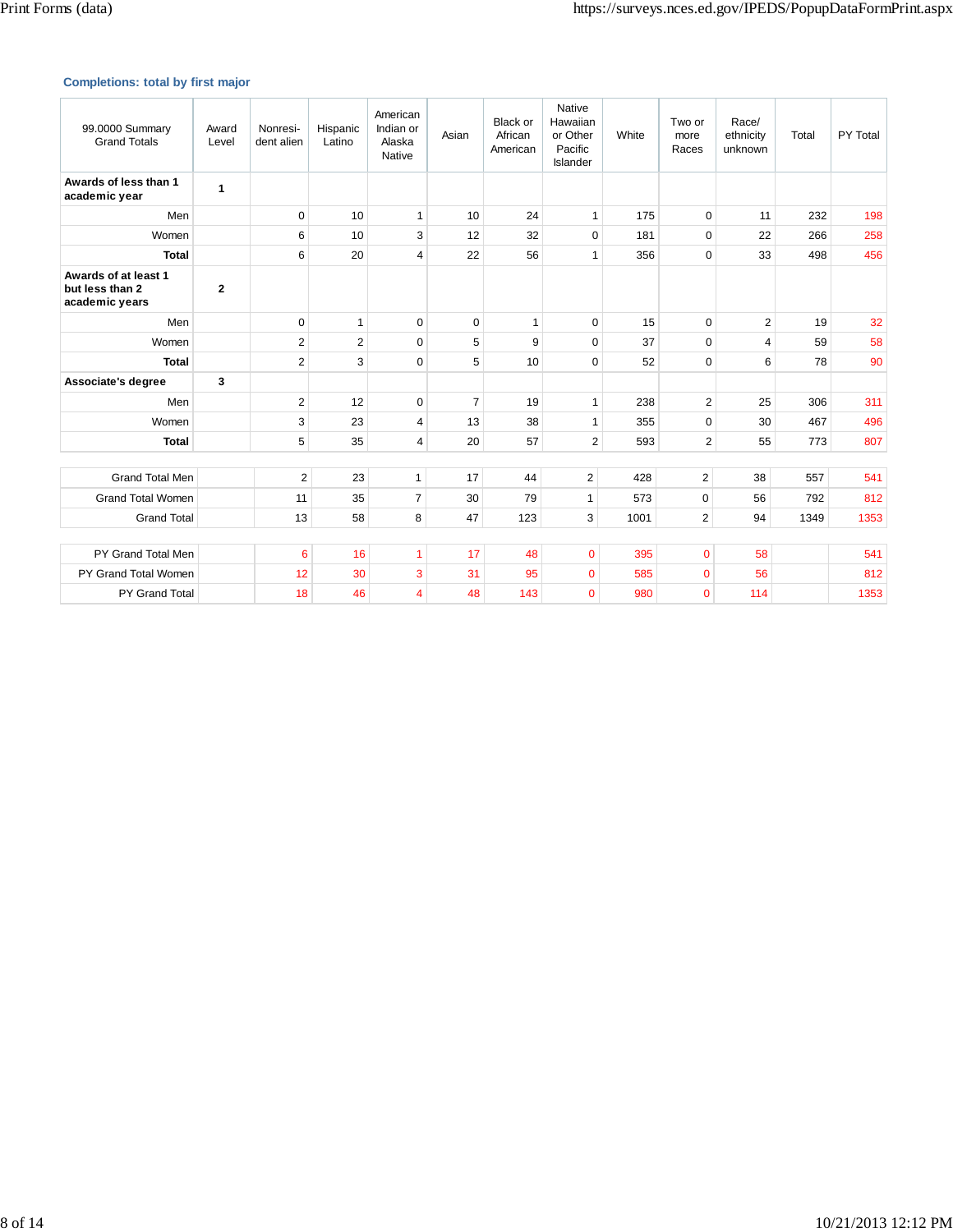|                                                                                                                                                                                                                                                                                                                                                                                                                              |                    | All Completers        |                    |       |                 |                 |
|------------------------------------------------------------------------------------------------------------------------------------------------------------------------------------------------------------------------------------------------------------------------------------------------------------------------------------------------------------------------------------------------------------------------------|--------------------|-----------------------|--------------------|-------|-----------------|-----------------|
| Institutions must report the following information. (Some data will be pre-populated from the completions by CIP code<br>data.)                                                                                                                                                                                                                                                                                              |                    |                       |                    |       |                 |                 |
|                                                                                                                                                                                                                                                                                                                                                                                                                              |                    | <b>All Completers</b> |                    |       |                 |                 |
| Number of students by gender and race and ethnicity earning an award between July 1, 2012 and June 30, 2013.<br>Count each student only once, regardless of how many awards he/she earned. The intent of this screen is to collect<br>an unduplicated count of total numbers of completers.<br>• Report Hispanic/Latino individuals of any race as Hispanic/Latino<br>• Report race for non-Hispanic/Latino individuals only |                    |                       |                    |       |                 |                 |
|                                                                                                                                                                                                                                                                                                                                                                                                                              | Men                |                       |                    | Women |                 | Total           |
|                                                                                                                                                                                                                                                                                                                                                                                                                              | Number of Students | Total<br>Awards       | Number of Students |       | Total<br>Awards | <b>Students</b> |
| Nonresident alien                                                                                                                                                                                                                                                                                                                                                                                                            | 2                  | 2                     |                    | 10    | 11              | 12              |
| Hispanic/Latino                                                                                                                                                                                                                                                                                                                                                                                                              | 23                 | 23                    |                    | 35    | 35              | 58              |
| American Indian or Alaska<br>Native                                                                                                                                                                                                                                                                                                                                                                                          | 1                  | 1                     |                    | 7     | 7               | 8               |
| Asian                                                                                                                                                                                                                                                                                                                                                                                                                        | 16                 | 17                    |                    | 29    | 30              | 45              |
| <b>Black or African American</b>                                                                                                                                                                                                                                                                                                                                                                                             | 41                 | 44                    |                    | 70    | 79              | 111             |
| Native Hawaiian or Other<br>Pacific Islander                                                                                                                                                                                                                                                                                                                                                                                 | 2                  | $\overline{2}$        |                    | 1     | 1               | 3               |
| White                                                                                                                                                                                                                                                                                                                                                                                                                        | 399                | 428                   |                    | 551   | 573             | 950             |
| Two or more races                                                                                                                                                                                                                                                                                                                                                                                                            | 2                  | $\overline{2}$        |                    | 0     | 0               | 2               |
| Race and ethnicity unknown                                                                                                                                                                                                                                                                                                                                                                                                   | 37                 | 38                    |                    | 52    | 56              | 89              |

**TOTAL** 523 557 755 792 1,278 PY TOTAL **518 794 1,312**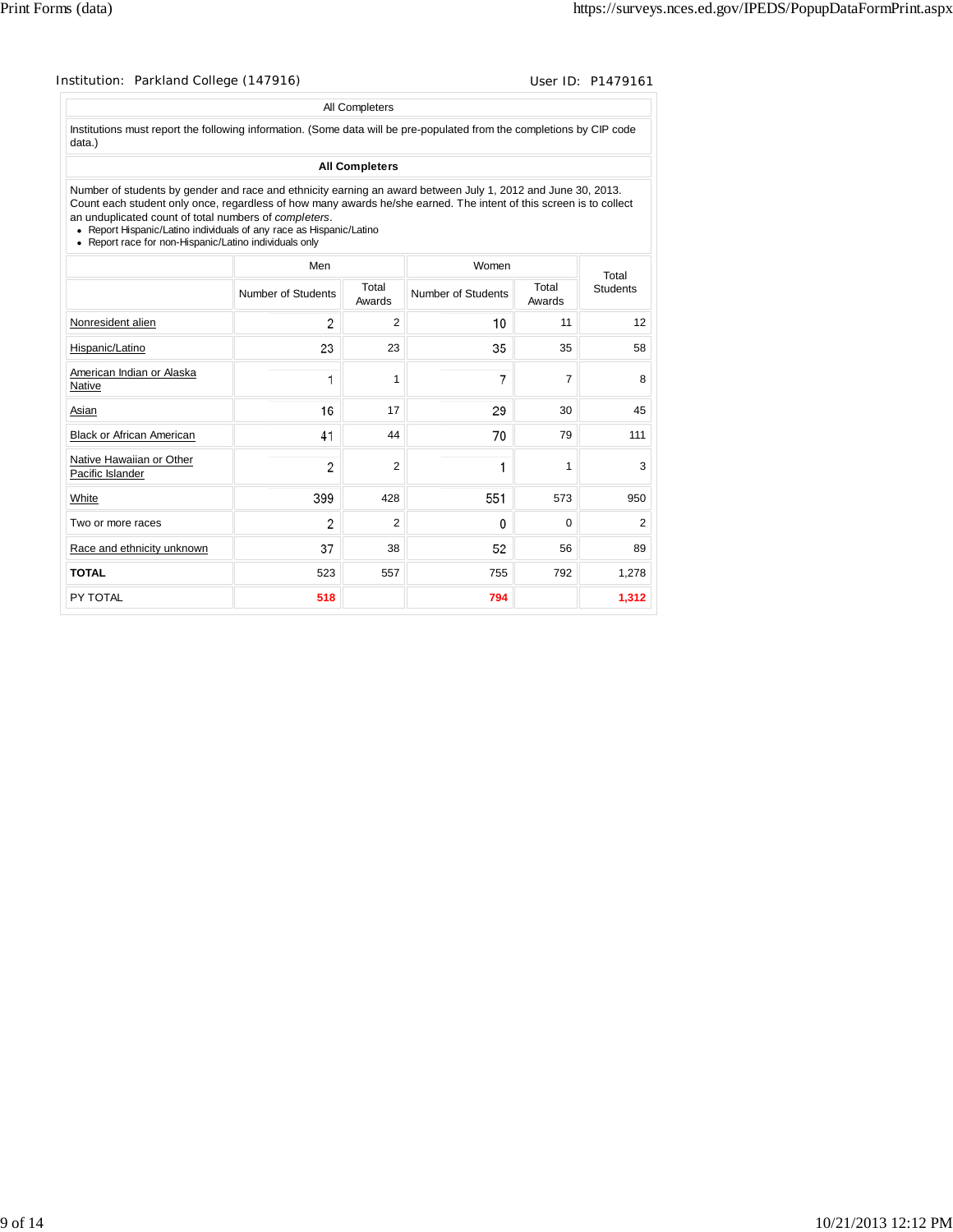|                                                                                                                                                                                                                                                                                                                                                                                                                     | Completers by Level           |                     |
|---------------------------------------------------------------------------------------------------------------------------------------------------------------------------------------------------------------------------------------------------------------------------------------------------------------------------------------------------------------------------------------------------------------------|-------------------------------|---------------------|
| Institutions must report the following information. This screen will be shown for each of the following award categories<br>for which completions have been reported:                                                                                                                                                                                                                                               |                               |                     |
| • Less than 1-year certificates                                                                                                                                                                                                                                                                                                                                                                                     |                               |                     |
| • At least 1 but less than 4-year certificates<br>• Associate's degrees                                                                                                                                                                                                                                                                                                                                             |                               |                     |
| • Bachelor's degrees                                                                                                                                                                                                                                                                                                                                                                                                |                               |                     |
| • Master's degrees                                                                                                                                                                                                                                                                                                                                                                                                  |                               |                     |
| • Doctor's degrees<br>• Postbaccalaureate and post-master's certificates                                                                                                                                                                                                                                                                                                                                            |                               |                     |
|                                                                                                                                                                                                                                                                                                                                                                                                                     |                               |                     |
| Number of students by gender, by race and ethnicity, and by age earning this award between July 1, 2012 and June                                                                                                                                                                                                                                                                                                    | Less than 1-year certificates |                     |
| 30, 2013. Each student should be counted once per award level. For example, if a student earned a master's degree<br>and a doctor's degree, he/she should be counted once in master's and once in doctor's. A student earning two<br>master's degrees should be counted only once.<br>• Report Hispanic/Latino individuals of any race as Hispanic/Latino<br>• Report race for non-Hispanic/Latino individuals only |                               |                     |
|                                                                                                                                                                                                                                                                                                                                                                                                                     | <b>Number of Students</b>     | <b>Total Awards</b> |
| <b>By Gender</b>                                                                                                                                                                                                                                                                                                                                                                                                    |                               |                     |
| Men                                                                                                                                                                                                                                                                                                                                                                                                                 | 226                           | 232                 |
| Women                                                                                                                                                                                                                                                                                                                                                                                                               | 261                           | 266                 |
| <b>TOTAL</b>                                                                                                                                                                                                                                                                                                                                                                                                        | 487                           | 498                 |
| PY TOTAL                                                                                                                                                                                                                                                                                                                                                                                                            | 453                           |                     |
|                                                                                                                                                                                                                                                                                                                                                                                                                     |                               |                     |
|                                                                                                                                                                                                                                                                                                                                                                                                                     |                               |                     |
| <b>By Race/Ethnicity</b>                                                                                                                                                                                                                                                                                                                                                                                            |                               |                     |
| Nonresident alien                                                                                                                                                                                                                                                                                                                                                                                                   | 6                             |                     |
|                                                                                                                                                                                                                                                                                                                                                                                                                     |                               | 6                   |
|                                                                                                                                                                                                                                                                                                                                                                                                                     | 20                            | 20                  |
|                                                                                                                                                                                                                                                                                                                                                                                                                     | 4                             | 4                   |
|                                                                                                                                                                                                                                                                                                                                                                                                                     | 22                            | 22                  |
|                                                                                                                                                                                                                                                                                                                                                                                                                     | 54                            | 56                  |
|                                                                                                                                                                                                                                                                                                                                                                                                                     | 1                             | 1                   |
|                                                                                                                                                                                                                                                                                                                                                                                                                     | 347                           | 356                 |
|                                                                                                                                                                                                                                                                                                                                                                                                                     | 0                             | 0                   |
|                                                                                                                                                                                                                                                                                                                                                                                                                     | 33                            | 33                  |
|                                                                                                                                                                                                                                                                                                                                                                                                                     | 487                           | 498                 |
|                                                                                                                                                                                                                                                                                                                                                                                                                     |                               |                     |
|                                                                                                                                                                                                                                                                                                                                                                                                                     |                               |                     |
|                                                                                                                                                                                                                                                                                                                                                                                                                     | 18                            |                     |
| Hispanic/Latino<br>American Indian or Alaska Native<br>Asian<br>Black or African American<br>Native Hawaiian or Other Pacific Islander<br>Two or more races<br>Race and ethnicity unknown<br>Under 18<br>18-24                                                                                                                                                                                                      | 270                           |                     |
| White<br><b>TOTAL</b><br><b>By Age</b><br>25-39                                                                                                                                                                                                                                                                                                                                                                     | 142                           |                     |
| 40 and Above                                                                                                                                                                                                                                                                                                                                                                                                        | 57                            |                     |
| Age Unknown                                                                                                                                                                                                                                                                                                                                                                                                         | 0                             |                     |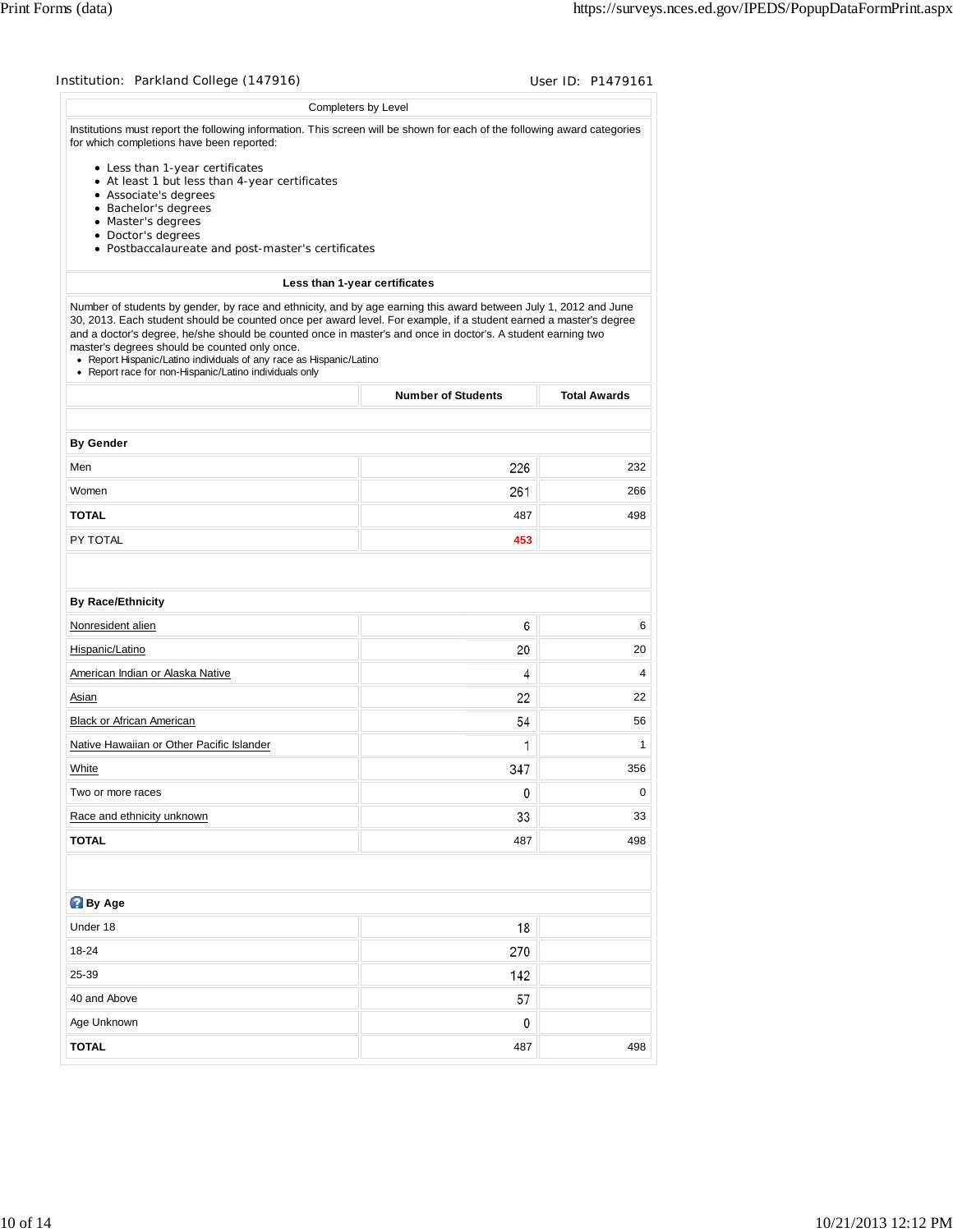|                                                                                                                                                                                                                                                                                                                                                                                                                     | Completers by Level                          |                     |
|---------------------------------------------------------------------------------------------------------------------------------------------------------------------------------------------------------------------------------------------------------------------------------------------------------------------------------------------------------------------------------------------------------------------|----------------------------------------------|---------------------|
| Institutions must report the following information. This screen will be shown for each of the following award categories<br>for which completions have been reported:                                                                                                                                                                                                                                               |                                              |                     |
| • Less than 1-year certificates                                                                                                                                                                                                                                                                                                                                                                                     |                                              |                     |
| • At least 1 but less than 4-year certificates<br>• Associate's degrees                                                                                                                                                                                                                                                                                                                                             |                                              |                     |
| • Bachelor's degrees                                                                                                                                                                                                                                                                                                                                                                                                |                                              |                     |
| • Master's degrees<br>• Doctor's degrees                                                                                                                                                                                                                                                                                                                                                                            |                                              |                     |
| • Postbaccalaureate and post-master's certificates                                                                                                                                                                                                                                                                                                                                                                  |                                              |                     |
|                                                                                                                                                                                                                                                                                                                                                                                                                     | At least 1 but less than 4-year certificates |                     |
| Number of students by gender, by race and ethnicity, and by age earning this award between July 1, 2012 and June                                                                                                                                                                                                                                                                                                    |                                              |                     |
| 30, 2013. Each student should be counted once per award level. For example, if a student earned a master's degree<br>and a doctor's degree, he/she should be counted once in master's and once in doctor's. A student earning two<br>master's degrees should be counted only once.<br>• Report Hispanic/Latino individuals of any race as Hispanic/Latino<br>• Report race for non-Hispanic/Latino individuals only |                                              |                     |
|                                                                                                                                                                                                                                                                                                                                                                                                                     | <b>Number of Students</b>                    | <b>Total Awards</b> |
|                                                                                                                                                                                                                                                                                                                                                                                                                     |                                              |                     |
| <b>By Gender</b><br>Men                                                                                                                                                                                                                                                                                                                                                                                             | 18                                           | 19                  |
| Women                                                                                                                                                                                                                                                                                                                                                                                                               | 59                                           | 59                  |
| <b>TOTAL</b>                                                                                                                                                                                                                                                                                                                                                                                                        | 77                                           | 78                  |
| PY TOTAL                                                                                                                                                                                                                                                                                                                                                                                                            | 86                                           |                     |
|                                                                                                                                                                                                                                                                                                                                                                                                                     |                                              |                     |
|                                                                                                                                                                                                                                                                                                                                                                                                                     |                                              |                     |
| <b>By Race/Ethnicity</b><br>Nonresident alien                                                                                                                                                                                                                                                                                                                                                                       | 2                                            | 2                   |
| Hispanic/Latino                                                                                                                                                                                                                                                                                                                                                                                                     | 3                                            | 3                   |
| American Indian or Alaska Native                                                                                                                                                                                                                                                                                                                                                                                    | 0                                            | 0                   |
| Asian                                                                                                                                                                                                                                                                                                                                                                                                               | 5                                            | 5                   |
| Black or African American                                                                                                                                                                                                                                                                                                                                                                                           | 10                                           | 10                  |
|                                                                                                                                                                                                                                                                                                                                                                                                                     | 0                                            | 0                   |
|                                                                                                                                                                                                                                                                                                                                                                                                                     |                                              |                     |
|                                                                                                                                                                                                                                                                                                                                                                                                                     |                                              |                     |
|                                                                                                                                                                                                                                                                                                                                                                                                                     | 51<br>0                                      | 52<br>0             |
| Race and ethnicity unknown                                                                                                                                                                                                                                                                                                                                                                                          | 6                                            |                     |
|                                                                                                                                                                                                                                                                                                                                                                                                                     |                                              | 6                   |
|                                                                                                                                                                                                                                                                                                                                                                                                                     | 77                                           | 78                  |
|                                                                                                                                                                                                                                                                                                                                                                                                                     |                                              |                     |
|                                                                                                                                                                                                                                                                                                                                                                                                                     |                                              |                     |
| Native Hawaiian or Other Pacific Islander<br>White<br>Two or more races<br><b>By Age</b><br>Under 18                                                                                                                                                                                                                                                                                                                | 0                                            |                     |
| <b>TOTAL</b><br>18-24                                                                                                                                                                                                                                                                                                                                                                                               | 16                                           |                     |
| 25-39                                                                                                                                                                                                                                                                                                                                                                                                               | 37                                           |                     |
| 40 and Above                                                                                                                                                                                                                                                                                                                                                                                                        | 24                                           |                     |
| Age Unknown                                                                                                                                                                                                                                                                                                                                                                                                         | 0                                            |                     |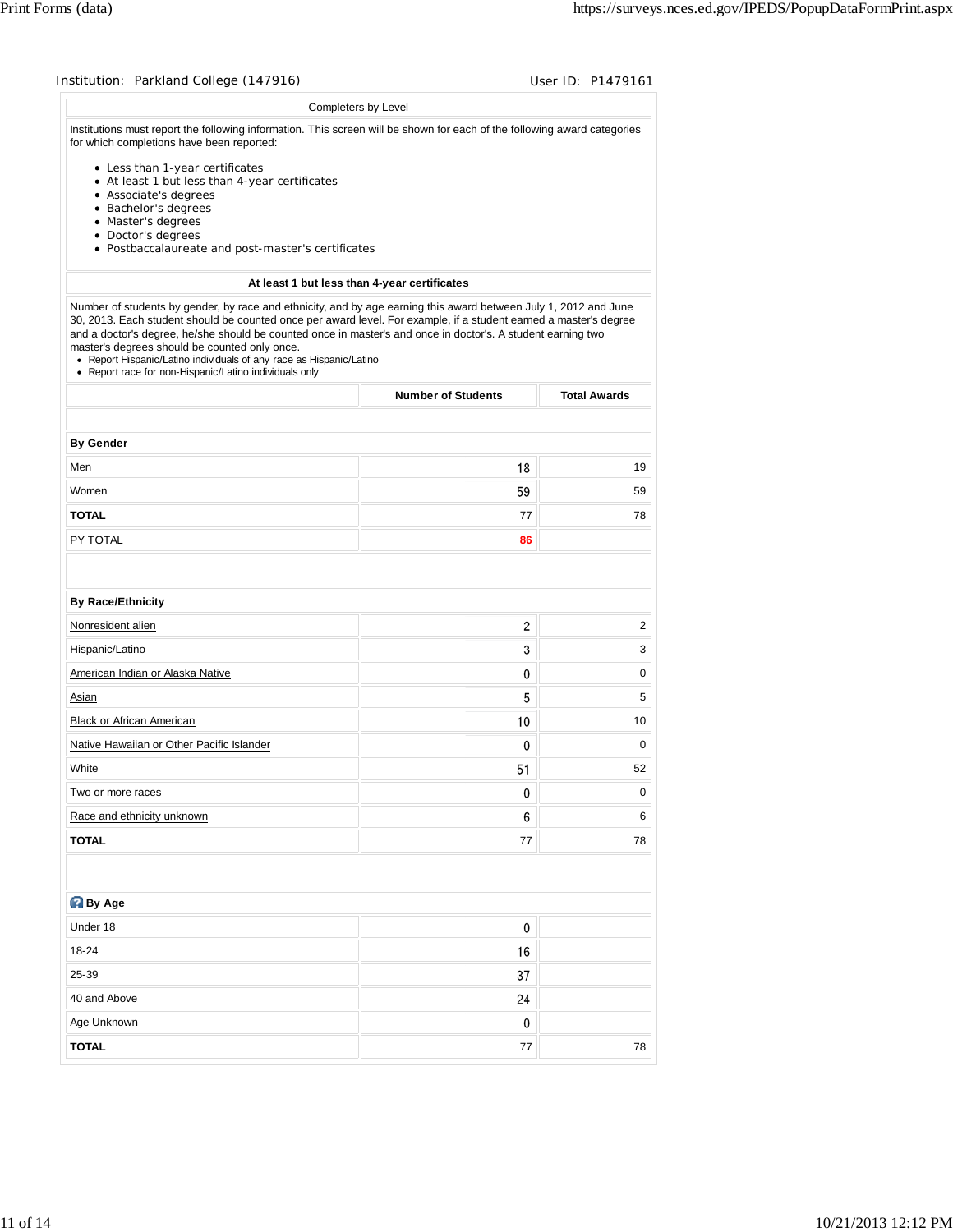| Completers by Level                                                                                                                                                                                                                                                                                                                                                                                                 |                           |                                 |
|---------------------------------------------------------------------------------------------------------------------------------------------------------------------------------------------------------------------------------------------------------------------------------------------------------------------------------------------------------------------------------------------------------------------|---------------------------|---------------------------------|
|                                                                                                                                                                                                                                                                                                                                                                                                                     |                           |                                 |
| Institutions must report the following information. This screen will be shown for each of the following award categories<br>for which completions have been reported:                                                                                                                                                                                                                                               |                           |                                 |
| • Less than 1-year certificates                                                                                                                                                                                                                                                                                                                                                                                     |                           |                                 |
| • At least 1 but less than 4-year certificates<br>• Associate's degrees                                                                                                                                                                                                                                                                                                                                             |                           |                                 |
| • Bachelor's degrees                                                                                                                                                                                                                                                                                                                                                                                                |                           |                                 |
| • Master's degrees<br>• Doctor's degrees                                                                                                                                                                                                                                                                                                                                                                            |                           |                                 |
| • Postbaccalaureate and post-master's certificates                                                                                                                                                                                                                                                                                                                                                                  |                           |                                 |
| <b>Associate's degrees</b>                                                                                                                                                                                                                                                                                                                                                                                          |                           |                                 |
| Number of students by gender, by race and ethnicity, and by age earning this award between July 1, 2012 and June                                                                                                                                                                                                                                                                                                    |                           |                                 |
| 30, 2013. Each student should be counted once per award level. For example, if a student earned a master's degree<br>and a doctor's degree, he/she should be counted once in master's and once in doctor's. A student earning two<br>master's degrees should be counted only once.<br>• Report Hispanic/Latino individuals of any race as Hispanic/Latino<br>• Report race for non-Hispanic/Latino individuals only |                           |                                 |
|                                                                                                                                                                                                                                                                                                                                                                                                                     | <b>Number of Students</b> | <b>Total Awards</b>             |
|                                                                                                                                                                                                                                                                                                                                                                                                                     |                           |                                 |
| <b>By Gender</b><br>Men                                                                                                                                                                                                                                                                                                                                                                                             | 302                       | 306                             |
| Women                                                                                                                                                                                                                                                                                                                                                                                                               | 462                       | 467                             |
| <b>TOTAL</b>                                                                                                                                                                                                                                                                                                                                                                                                        | 764                       | 773                             |
| PY TOTAL                                                                                                                                                                                                                                                                                                                                                                                                            | 800                       |                                 |
|                                                                                                                                                                                                                                                                                                                                                                                                                     |                           |                                 |
| <b>By Race/Ethnicity</b><br>Nonresident alien                                                                                                                                                                                                                                                                                                                                                                       | 5                         | 5                               |
| Hispanic/Latino                                                                                                                                                                                                                                                                                                                                                                                                     | 35                        |                                 |
| American Indian or Alaska Native                                                                                                                                                                                                                                                                                                                                                                                    | 4                         |                                 |
| Asian                                                                                                                                                                                                                                                                                                                                                                                                               | 20                        |                                 |
| Black or African American                                                                                                                                                                                                                                                                                                                                                                                           | 54                        |                                 |
| Native Hawaiian or Other Pacific Islander                                                                                                                                                                                                                                                                                                                                                                           | 2                         |                                 |
| White                                                                                                                                                                                                                                                                                                                                                                                                               | 587                       | 35<br>4<br>20<br>57<br>2<br>593 |
| Two or more races                                                                                                                                                                                                                                                                                                                                                                                                   | 2                         | $\overline{2}$                  |
| Race and ethnicity unknown                                                                                                                                                                                                                                                                                                                                                                                          | 55                        | 55                              |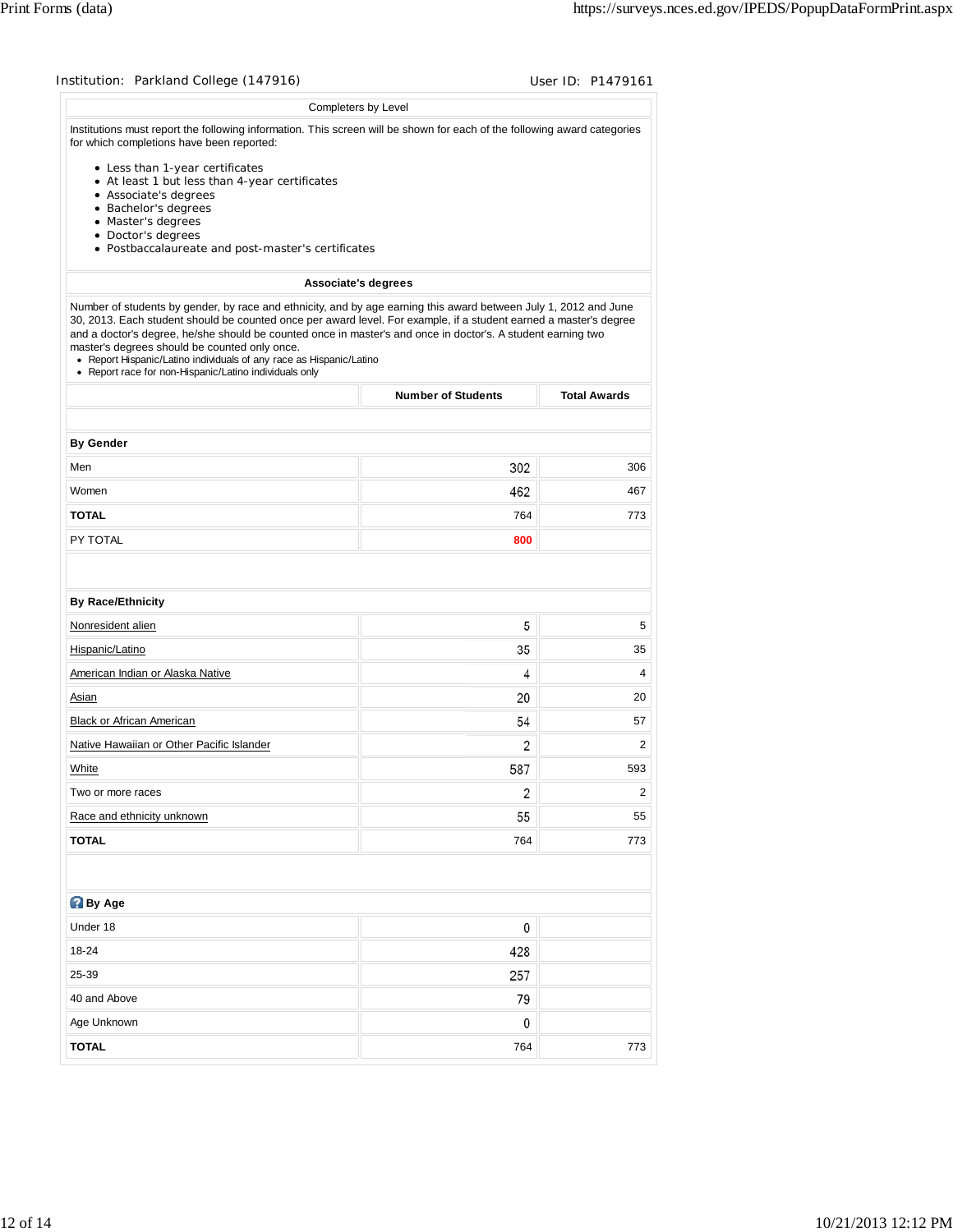Institution: Parkland College (147916) **Disk Report Accord Parkland College (1479161** User ID: P1479161

Summary

IPEDS collects important information regarding your institution. All data reported in IPEDS survey components become available in the IPEDS Data Center and appear as aggregated data in various Department of Education reports. Additionally, some of the reported data appears specifically for your institution through the College Navigator website and is included in your institution's Data Feedback Report (DFR). The purpose of this summary is to provide you an opportunity to view some of the data that, when accepted through the IPEDS quality control process, will appear on the College Navigator website and/or your DFR. College Navigator is updated approximately three months after the data collection period closes and Data Feedback Reports will be available through the Data Center and sent to your institution's CEO in November 2014.

Please review your data for accuracy. If you have questions about the data displayed below after reviewing the data reported on the survey screens, please contact the IPEDS Help Desk at: 1-877-225-2568 or ipedshelp@rti.org.

#### Summary of Completions Data

|                                                                                             | <b>Number of Completions</b> |                       |  |
|---------------------------------------------------------------------------------------------|------------------------------|-----------------------|--|
| <b>Award Level</b>                                                                          | 1 <sup>st</sup> major        | 2 <sup>nd</sup> major |  |
| Postsecondary award, certificate, or diploma<br>(less than 1 academic year)                 | 498                          | 0                     |  |
| Postsecondary award, certificate, or diploma<br>(at least 1 but less than 2 academic years) | 78                           | 0                     |  |
| Associate's degree                                                                          | 773                          | 0                     |  |
| Total number of degrees and certificates                                                    | 1.349                        |                       |  |

#### Summary of Completers Data

|                | <b>Number of Students</b> |       |       |  |
|----------------|---------------------------|-------|-------|--|
|                | Men                       | Women | Total |  |
| All Completers | 523                       | 755   | 1,278 |  |